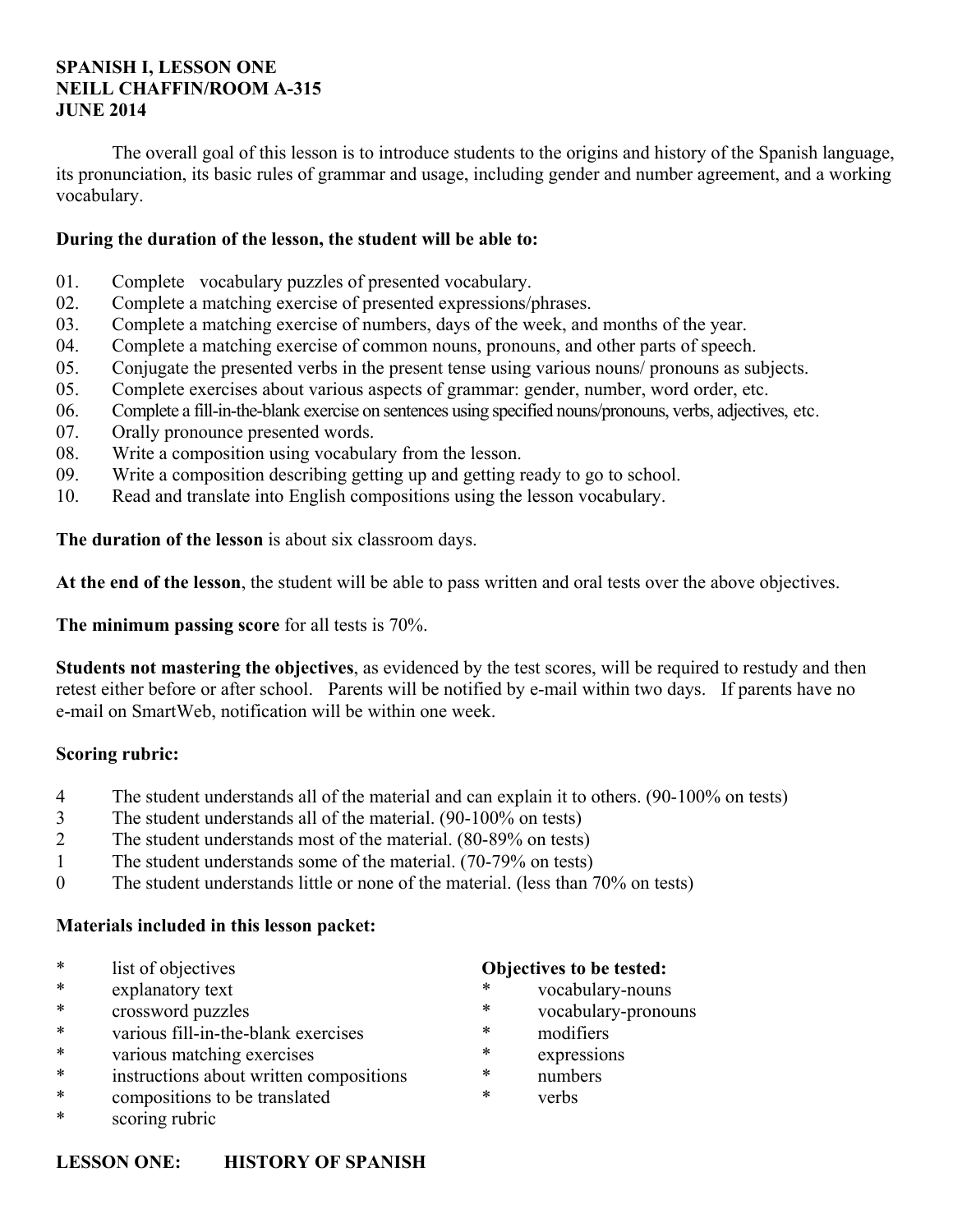#### *Directions: Read the following information and be ready to take a test over the material:*

 Spanish is a member of the Indo-European language family. This language family is comprised of such disparate languages as English, German, Italian, Latin, Persian, Greek, and many others. This may not be easy to see until you consider the following similarities:

| <b>ENGLISH</b> | GERMAN | LATIN | PERSIAN (FARSI) | <b>SPANISH</b> |
|----------------|--------|-------|-----------------|----------------|
| father         | vater  | pater | pedar           | padre          |
| mother         | mutter | mater | modar           | madre          |
| mortal/morbid  | mord   | mort  | morde           | muerto         |

 Spanish may be further defined as part of the Italic/Latinate branch of Indo-European. That means it is a derivative of ancient Latin, as are French, Italian, Romanian, and numerous other languages of Europe. Furthmore, English also shows similarities to Spanish, despite the fact that English is classified in the Germanic branch of Indo-European. This is because nearly 80% of the words in Modern English derive ultimately from either Norman French or Medieval Latin, both of which are themselves derivatives of Latin. Thus, Spanish and English share a common ancestor.

 Modern Spanish originated as a blend of Vulgate Latin (the common spoken form of Latin), various Celtic dialects, various Germanic dialects, Arabic, and-in the Western Hemisphere-various Native American languages. As in common in almost all languages, Spanish has, both in the past and in the present, borrowed words from other languages. It is currently a significant influence on English, and vice-versa.

 In the remote past, people of a somewhat obscure nature, called Iberians, occupied the peninsula that makes up the current countries of Spain, Portugal, Andorra, and the British colony of Gibraltar. By about 3000 years ago, the Celtic tribes migrated into Spain, mixing with the indigenous population to create what is referred to as the Celt-Iberians. They were in contact with and were influenced by the ancient Greeks and Phoenicians, both of which established coastal colonies on the peninsula.

 The Iberian Peninsula was conquered and occupied by the Romans, who introduced the use of Latin. Latin on the peninsula was influenced by the earlier languages. As the Roman Empire weakened, the peninsula was invaded and settled by various Germanic tribes, notably the Visigoths. They established small competing kingdoms, and their languages mixed with the Latin of the peninsula.

 In 711 A.D. the Moors, an Arabic-speaking group of people from North Africa, swept across the narrow strait separating Africa from the peninsula and conquered all but the far northwestern parts. They introduced the use of Arabic. This civilization, which became one of the most prosperous and enlightened in Europe, is called the Mozarabic Era. Many Arabic words entered the language. Persian art, music, and philosophy, dominant forces in the Arabic-speaking world, were introduced into the peninsula. Arabic translations of ancient Greek manuscripts introduced long-lost knowledge into Europe.

 A long and slow process, called the *reconquista*, ensued, culminating in the final expulsion of the Moslem principalities from the peninsula. The Christian states of Castille and Aragon united, forming the basis of what is now modern Spain. In a religious fervor, the monarchs Ferdinand and Isabella expelled the Jews and Moslems-most of the businessmen and farmers-from Spain, thus sowing the seeds for a long-delayed collapse of the Spanish economy.

 They sent Christopher Columbus on his voyages, and the ensuing conquest and plundering of Native American civilizations of the Western Hemisphere turned Spain into the most powerful country of Europe. It also spread the Spanish language into all of the Western Hemisphere, especially Central and South America.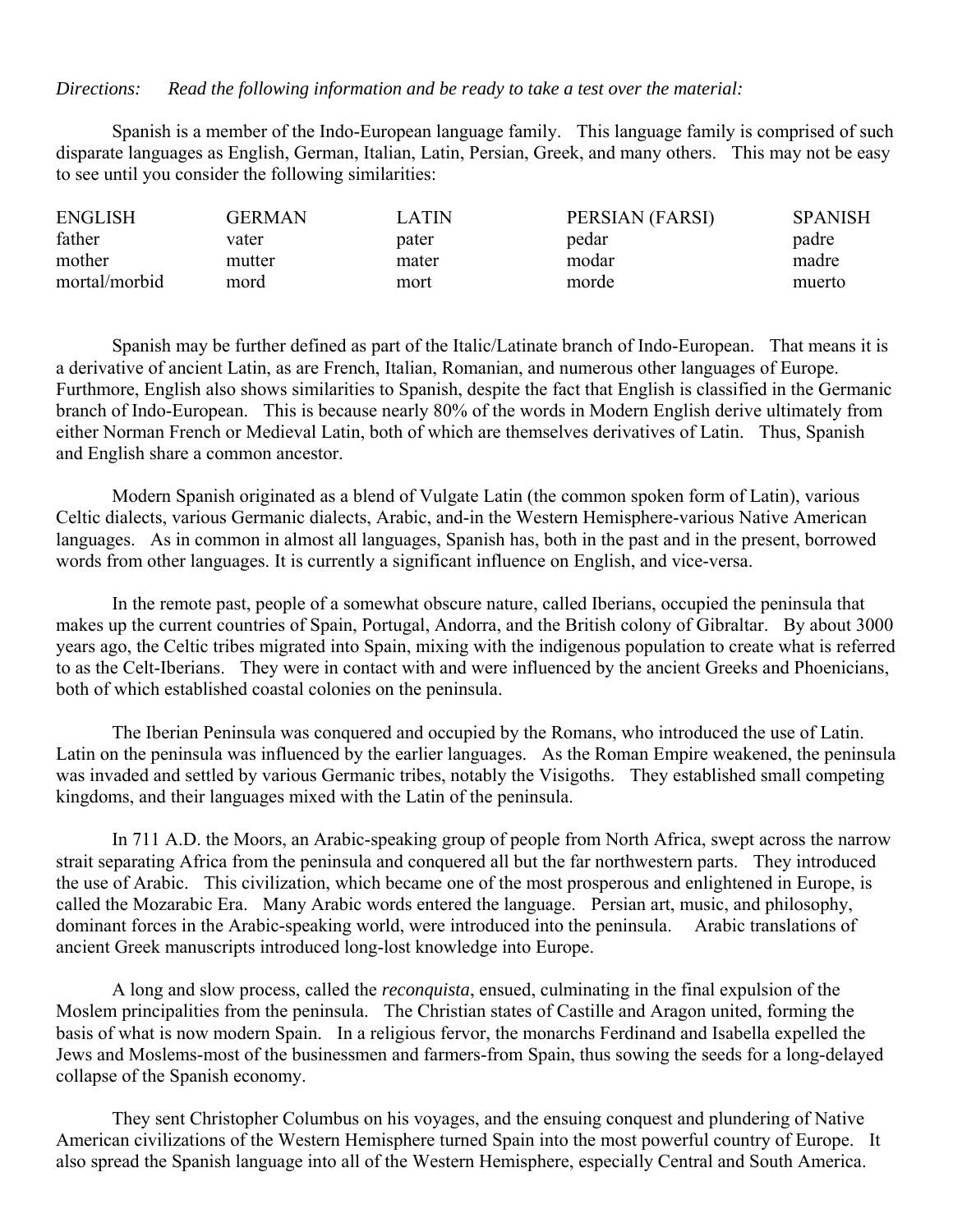In the New World Spanish influenced and was influenced by various Native American languages.

 Over the next few hundred years the Spanish conquered and exploited most of Central and South America. The flood of gold, silver, and other valuables into Spain created a powerful state, but it also undermined the basic economy. Eventually, faced with competition from other European powers, most notably the English, the Spanish Empire deteriorated and collapsed, leaving Spain impoverished, a situation that continues to some extent to the present day.

 The use of the Spanish language has continued into the present, making it the prevalent language of almost all of Central and South America, with Brazil being the notable exception. Spanish is spoken by millions of people in the United States, although mostly as a second language. It is certainly the most wide-spread language in the Western Hemisphere.

#### **LESSON ONE: NUMBER AND GENDER**

As with English, nouns may be either singular or plural. Nouns are pluralized in Spanish by adding "s" or "es" to the end of the word. For words ending in a vowel, add "s". For words ending in a consonant, add "es". That's it. There are no irregular pluralizations in Spanish.

 Nouns in Spanish are classified as either masculine or feminine. This is seen in English, but to a much more limited degree. Most nouns in English are essentially neutral. Examples of masculine nouns in English would be *man, boy, stag, bull*, etc. *Woman, girl, doe, cow,* etc. would be feminine. In Spanish, all nouns are either masculine or feminine. This is usually indicated by the end spelling of the word, although there are nouns that are very different in their masculine and feminine forms, such as *hombre* and *mujer* (man and woman). Generally, nouns ending in "o" are masculine; nouns ending in "a" are feminine. Words ending in a consonant are more of a problem: you just have to learn which gender they are. *Peticiòn* (petition) is feminine, while

*zaguan* (porch) is masculine. There is no way to tell just by looking at the word: again, you must memorize the gender of these words. Words ending in "pa", "ma", or "ta" are usually masculine. There are other exceptions: *mano* (hand) is feminine, despite the "o" ending. There are a few words that change gender in their augmentative form (see below): *pizarra* (chalkboard) becomes *pizarrón* (big chalkboard); *silla* (chair) becomes *sillón* (a big chair). In the process they change from feminine to masculine.

#### **LESSON ONE: NOUN AND ADJECTIVE/ARTICLE AGREEMENT**

 The above information about gender is important because in Spanish adjectives and articles must agree in number and gender with the modified nouns. In English, if you pluralize "the red book", you get "the red books": only the noun pluralizes, and gender is usually not an issue in English. In Spanish, everything has to agree with everything else in gender and number. "The red book" would become "thes reds books": "el libro rojo" becomes "los libros rojos". "A white chair" becomes "some whites chairs": "una silla blanca" becomes "unas sillas blancas". The articles *el/un* pluralize to *los/unos*; the articles *la/una* pluralizes to *las/unas*. The article "el" after "a" is contracted to "al"; similarly, it is contracted to "del" after "de".

 Notice that in Spanish the article (in English "a", "an", and "the") comes before the word, but the adjective usually comes after the word. This is not always true: for certain purposes, especially emphasis, the adjective can come before the word in Spanish: *un libro grande* can be *un gran libro*, and *un hecho malo* can be *un mal hecho.* Pluralized, these would be *unos libros grandes*, *unos grandes libros*, *unos hechos malos*, and *unos malos hechos.*

#### **LESSON ONE: AUGMENTATIVE AND DIMINUTIVE ENDINGS FOR NOUNS**

 Spanish can add augmentative or diminutive endings to certain nouns. This is not done a great deal, but you should be aware of it. *Muchacho* (boy) can become *muchachón* (big boy), and *muchacha* (girl) can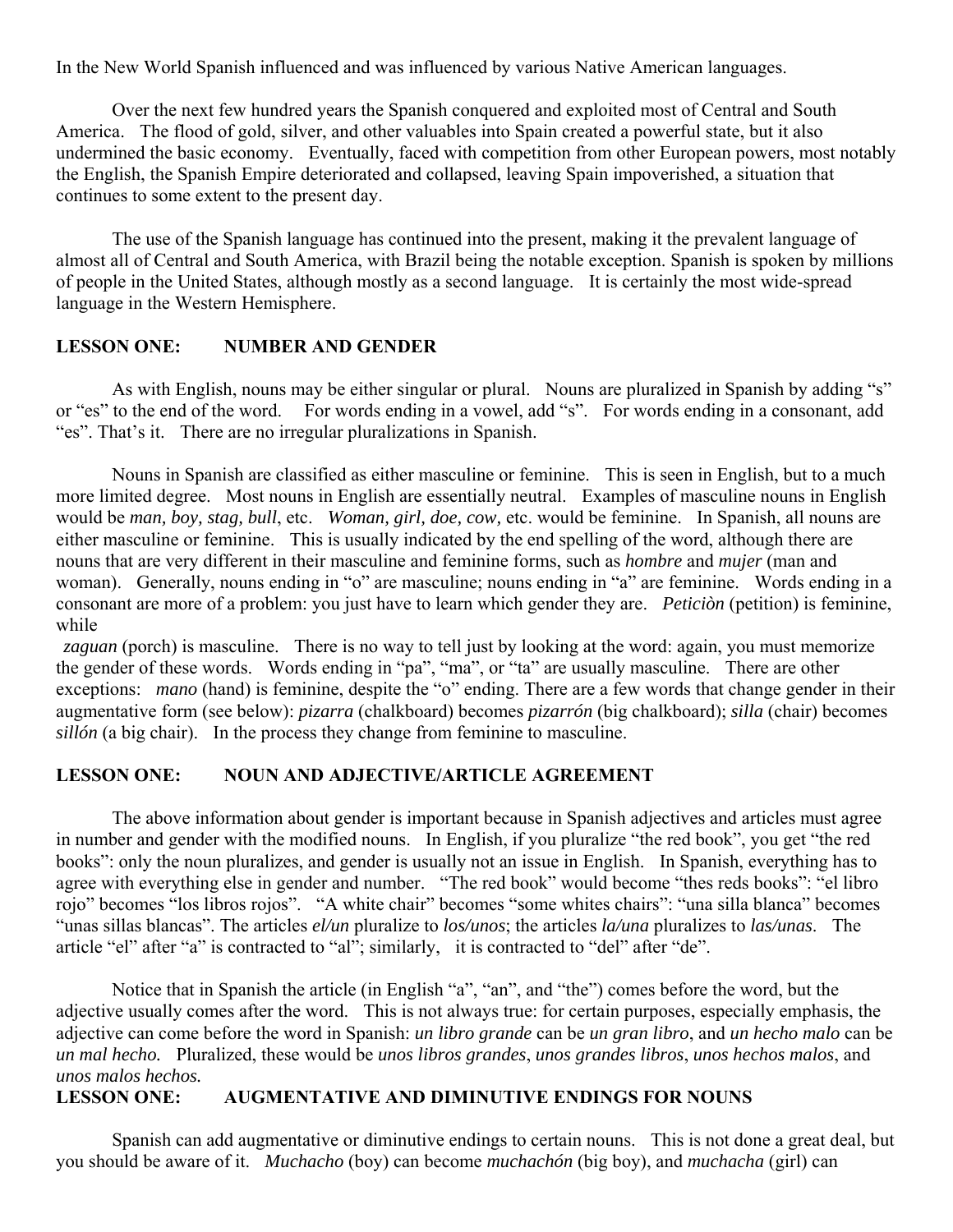become *muchachona* (big girl). The diminutive endings "*ito*" and "*ita*" may mean "small" or "dear". *Gato* (cat) can become *gatito* (little cat). *Abuela* (grandmother) can become *abuelita* (dear grandmother).

#### **LESSON ONE: SUBJECT AND VERB AGREEMENT**

 Spanish is a much more highly inflected language than English. Verbs must agree in number with their subjects, just as in English. However, there are many more inflections in Spanish than in English. Take, for example, the verb "to walk" in English. In the present tense it is inflected *I walk, you walk, he/she/it walks, we walk, they walk*. As you can see, there are only two forms: *walk and walks*.

 Spanish is much more particular. The same verb, in Spanish *andar*, would become *yo ando, tú andas, Ud./èl/ella anda, nosotros(as)andamos, vosotros(as)andaís, Uds./ellos/ellas andan.* As you can see, there are six forms, although the *vosotros(as)* form is seldom used. Notice also that the inflected forms are arranged differently than in English. The singular *you(formal)* is grouped with *he* and *she*; the plural *you* is grouped with *they*. The verb forms for *I* and *we* are different.

 There are two forms of *you*: *tú*, which is familiar and informal, and *Usted (Ud.)*, which is formal. The verb form for each is different. Notice also there is a plural *you* in Spanish. In English *you* is the same in the singular and plural forms. That is why we resort to such devices as saying "*you all*" or "*y'all*" to distinguish between the two. As with English, there are numerous irregular verbs in Spanish. You must memorize these.

 You may have noticed that the numerous inflectional endings in Spanish verbs means that it it not always necessary to write or say the subject of the verb: *andamos* can only mean "we walk"; *ando* can only mean "I walk". It is not necessary to use the pronouns *yo* or *nosotros*. Often, in both spoken and written Spanish, once the subject is known or understood, the other pronouns may also be omitted until it is necessary to use them again or to change the subject of the verb. For instance, if the subject is *muchacho* (boy), then once that subject has been stated, it is assumed that *muchacho* is still the subject of the verb. Thus: *El muchacho anda por la calle. Va al mercado. Tiene mucho dinero.* Notice the subject is given only once, and then it is assumed that the same subject governs the verbs *va* and *tiene*. In English it would be the equivalent of writing *The boy walks through the street. Goes to the market. Has much money.* This would not make much sense in English! In Spanish, it does make sense.

### **LESSON ONE: PRONUNCIATION**

| a            | as in father, dark, alarm   | V            | as in bed, bother, bench          |              | language origin of the word     |
|--------------|-----------------------------|--------------|-----------------------------------|--------------|---------------------------------|
| $\mathbf b$  | as in bed, bother, bench    | W            | as in watch, wait, weather        | y            | is pronounced as "ee"           |
| e            | as in rate, irate, spate    | $\mathbf{c}$ | before "e"or "i" is               | Z            | is pronounced as "s", never     |
| $\mathbf f$  | as in fox, friar, fond      |              | pronounced as "s";                |              | as "z"; in Spain, it is         |
| $\mathbf{1}$ | as in meet, greet, clean    |              | before "a" or "o", as " $k$ "     |              | pronounced as "th"              |
|              | as in hotel, height, hate   | d            | at the end of a syllable or of ll |              | is pronounced as "y"            |
| $\bf k$      | as in kite, kindle, kick    |              | a word is pronounced "th";        | $\mathbf{r}$ | is pronounced as "r" except     |
|              | as in late, lather, luxury  |              | otherwise, as "d"                 |              | at the end or beginning of a    |
| m            | as in mate, mother, mock    | g            | before "e" or "i" is              |              | word, when it is trilled.       |
| $\mathbf n$  | as in nothing, normal, not  |              | pronounced as "h"; before         | rr           | is trilled, a sort of "h" sound |
| $\Omega$     | as in hope, rotate, roam    |              | "a" or "o" as "g"                 |              | after the "r"                   |
| $\mathbf{p}$ | as in hope, prattle, patch  | $\mathbf h$  | is always silent at the           | ñ            | is pronounced as "ny"           |
| $\mathbf{q}$ | as in kite, kindle, kick    |              | beginning of a word;              | ch           | is pronounced as in English     |
| <sub>S</sub> | as in save, solve, savior   |              | otherwise, as "h"                 | u            | is never "y", always ""         |
| t            | as in talc, take, together  | $\mathbf X$  | is pronounced as "s" or as        |              |                                 |
| u            | as in move, $groove$ , lute |              | "h"; it depends on the            |              |                                 |

**LESSON ONE: PRONOUNS**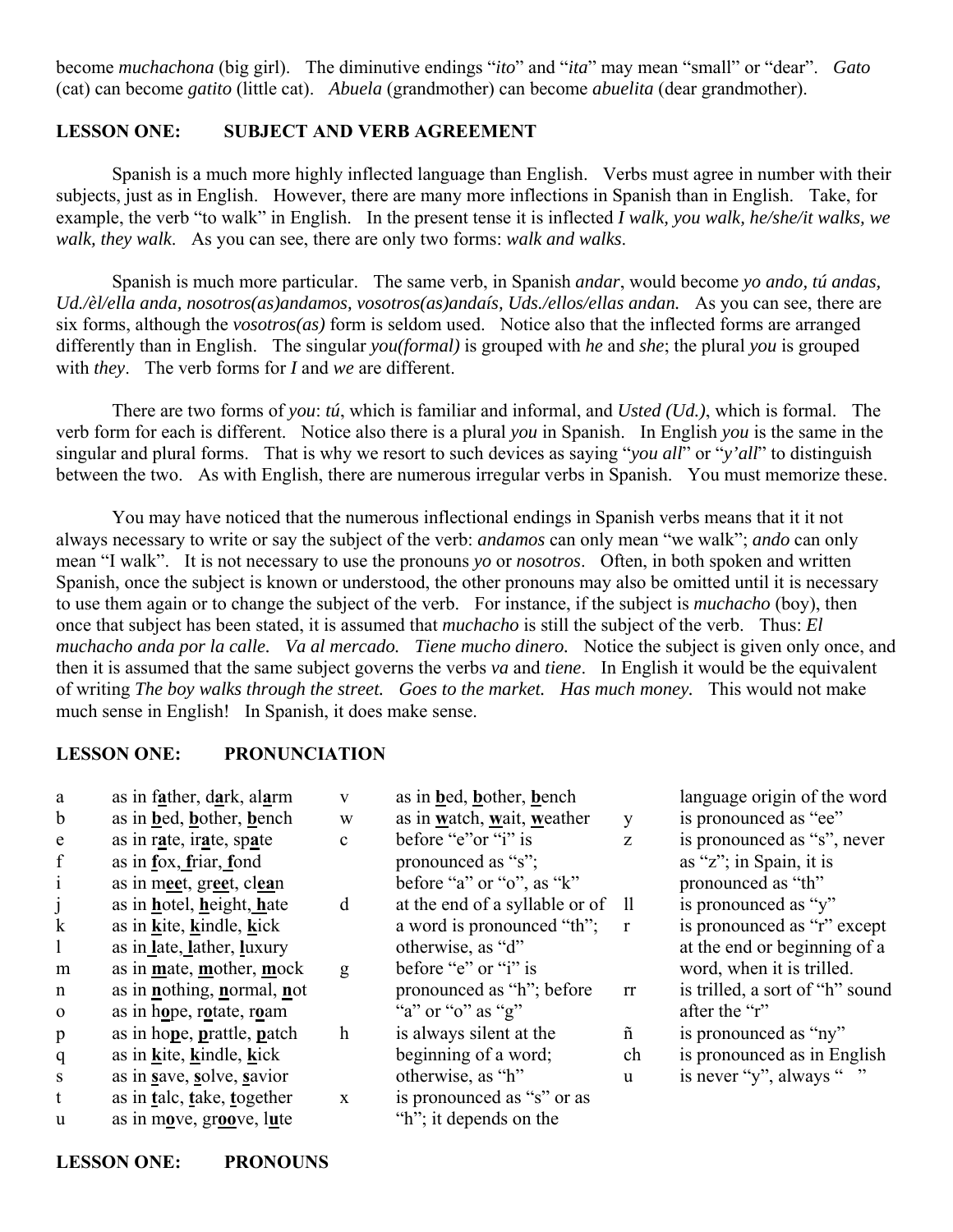As with English, Spanish uses pronouns to replace nouns. As with English, there are various kinds of pronouns. Below are the equivalents for three types:

| <b>Personal pronouns:</b> |      | <b>Reflexive pronouns:</b> |            | <b>Possessive pronouns:</b> |       |
|---------------------------|------|----------------------------|------------|-----------------------------|-------|
| yo                        |      | me                         | myself     | mi/mis/mio/mios             | my    |
| tú                        | you  | te                         | yourself   | tu/tus/tuyo-a-os-as         | your  |
| Ud.                       | you  | se                         | yourself   | su/sus/suyo-a-os-as         | your  |
| él                        | he   | se                         | himself    | su/sus/suyo-a-os-as         | his   |
| ella                      | she  | se                         | herself    | su/sus/suyo-a-os-as         | her   |
| nosotros(as)              | we   | nos                        | ourselves  | nuestro(a)(s)               | our   |
| vosotros(as)              | you  | <b>OS</b>                  | yourselves | vuestro $(a)(s)$            | your  |
| Uds.                      | you  | se                         | yourselves | su/sus/suyo-a-os-as         | your  |
| ellos(as)                 | they | se                         | themselves | su/sus/suyo-a-os-as         | their |

In English one says *I wash my hands*. In Spanish one says *I wash myself the hands*: *Yo me lavo las manos.* Notice that the reflexive pronoun comes before the verb *lavo*. *Nos compramos comestibles* means *We buy ourselves groceries.* Notice again that the reflexive comes before the verb. Notice also that it is unnecessary to use the subject pronoun *nosotros*, since *compramos* can only mean *we buy*.

 Possessive pronouns used as adjectives are placed before the noun: *mi escritorio, su telefono, nuestro hogar*, etc. There is no such thing in Spanish as a possessive noun. *George's room* in English would be *the room of George* (el cuarto de Jorge) in Spanish. The possessive pronoun used as an adjective must agree in number and often gender with the word modified, as well as with the antecedent. *Pago mi dèbito/Pago mis dèbitos*: I pay my debt/I pay my debts. *Mariela pinta su mesa/Mariela pinta sus mesas*: Mariela paints her table/Mariela paints her tables. The "mìo, tuyo, suyo, etc." forms are used as predicate adjectives: *El libro es mìo*/The book is mine. *Los libros son mìos*/The books are mine. *La mesa es mìa* /The table is mine. *Las mesas son mìas* /The tables are mine.

#### **LESSON ONE: VERB INFINITIVES AND CONJUGATED (INFLECTED) FORMS**

 The basic form of a verb is called an infinitive. In English this is formed by writing "to" in front of the singular present tense form of the verb: *to walk, to eat, to climb*. In Spanish it is formed by the endings "ar", "er" or "ir": *andar, comer, subir*. This basic form is inflected to show agreement with the subject. It is also conjugated to show tense: present, past, future, etc. Because of the more numerous inflections in Spanish, because Spanish has more verb tenses, and because of the formation of the infinitive, Spanish is considerably more complicated than English when it comes to verbs. Here are some equivalents, using regular verbs, that is verbs that have no irregularities.

| I walk              |
|---------------------|
| you walk            |
| you/he/she/it walks |
| we walk             |
| you walk            |
| you/they walk       |

I climb you climb you/he/she/it climbs we climb you climb they climb

yo ando tú andas Ud./él/ella anda nostros(as) andamos vosotros(as) andàis Uds./ellos/ellas andan

I eat you eat you/he/she/it eats we eat you eat you/they eat

 yo subo tú subes Ud./él/ella sube nosotros(as) subimos vosotros(as) subís Uds./ellos/ellas suben yo como tú comes Ud./él/ella come nosotros(as) comemos vosotros(as) comèis Uds./ellos/ellas comen

*Notice the difference in the endings of the verbs for "ar", "er", and "ir" verbs. It is a distinct pattern and not all that difficult to learn.*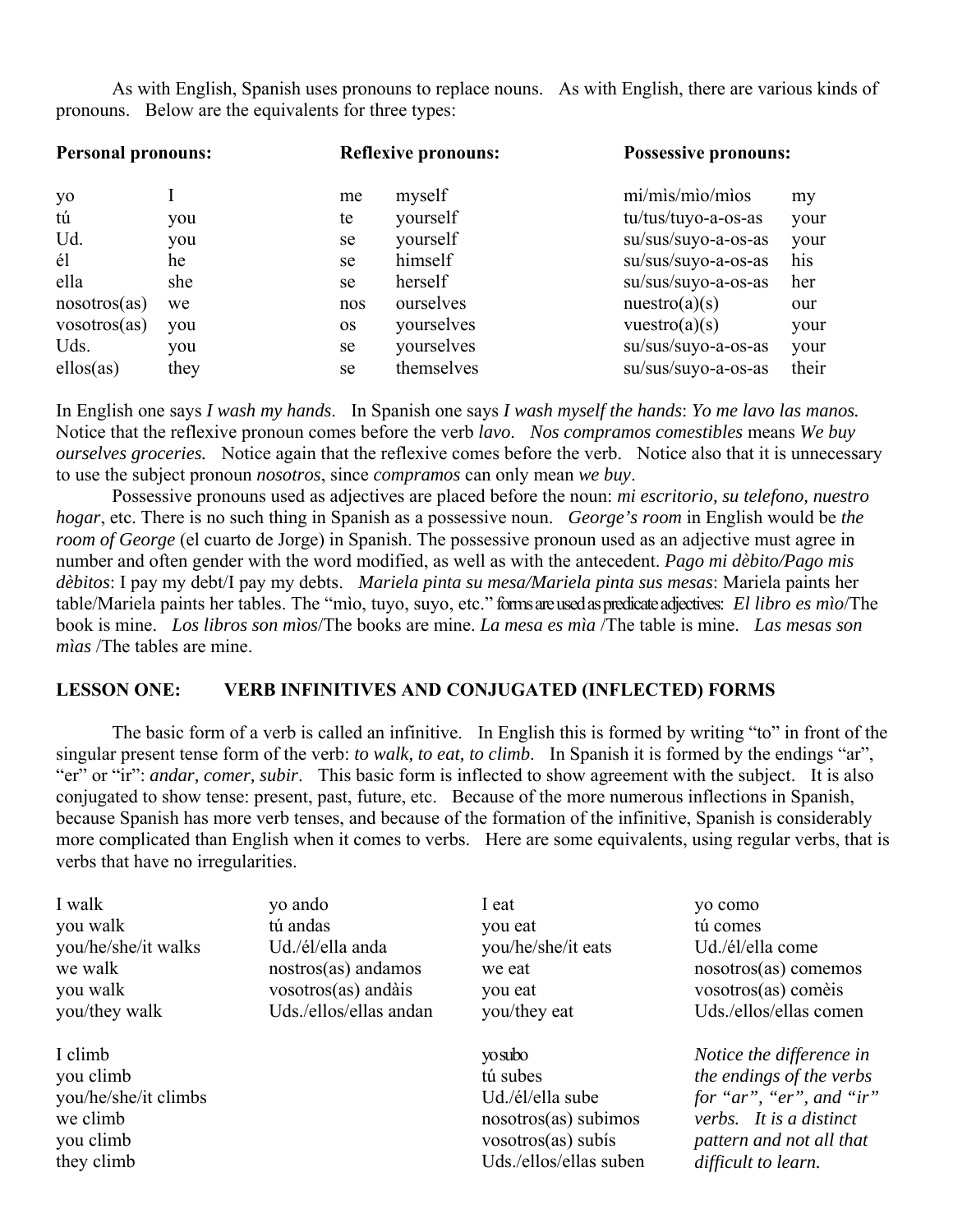*There are many irregular verb inflections in Spanish, and many are very commonly used* 

*verbs. You must memorize these.*

 There are some irregular verbs in Spanish, and some of them are very important verbs that are used a great deal. This is also true of English. There are two forms of "to be" in Spanish: *ser* and *estar*. *Ser* is used to show a permanent condition. *Estar* is used to show a changeable condition, location, etc. You will get more about this later. Some irregular verbs are stem-changers, meaning there are internal spelling changes in some of the inflected forms. I will give you some examples now, and you will get more about this later. Some verbs in Spanish are reflexive; I will give you some examples now.

| <b>Estar</b> (to be)           | Tener (to have)             | Hacer (to do, make)               | Ser(to be)                        |
|--------------------------------|-----------------------------|-----------------------------------|-----------------------------------|
| yo estoy                       | yo tengo                    | yo hago                           | yo soy                            |
| tú estàs                       | tú tienes                   | tú haces                          | tú eres                           |
| Ud./èl/ella està               | Ud./èl/ella tiene           | Ud./èl/ella hace                  | Ud./èl/ella es                    |
| $nosotros(as)$ estamos         | $nosotros(as)$ tenemos      | nosotros(as) hacemos              | nosotros(as) somos                |
| vosotros(as) estàis            | vosotros(as) tenèis         | vosotros(as) hacèis               | vosotros(as) so is                |
| Uds./ellos/ellas estàn         | Uds./ellos/ellas tienen     | Uds./ellos/ellas hacen            | Uds./ellos/ellas son              |
| Lavarse (to wash oneself)      | Levantarse (to get up)      | <b>Bañarse</b> (to bathe oneself) | <b>Ponerse</b> (to put on)        |
| yo me lavo                     | yo me levanto               | yo me baño                        | yo me pongo                       |
| tú te lavas                    | tú te levantas              | tú te bañas                       | tú te pones                       |
| Ud./èl/ella se lava            | Ud./èl/ella se levanta      | Ud./èl/ella se baña               | Ud./èl/ella se pone               |
| nosotros(as) nos lavamos       | nosotros(as) nos levantamos | nosotros(as) nos bañamos          | nosotros(as) nos ponemos          |
| vosotros(as) os lavàis         | vosotros(as) os levantàis   | vosotros(as) os bañàis            | vosotros(as) os ponèis            |
| Uds./ellos/ellas se lavan      | Uds./ellos/ellas se         | Uds./ellos/ellas se bañan         | Uds./ellos/ellas se ponen         |
|                                | levantan                    |                                   |                                   |
| $\mathbf{I}$ r (to go)         |                             | <b>Cerrar</b> (to close)          | <b>Vestirse</b> (to dress onself) |
| yo voy                         | <b>Venir</b> (to come)      | yo cierro                         | yo me visto                       |
| tú vas                         | yo vengo                    | tú cierras                        | tu te vistes                      |
| Ud./èl/ella va                 | tú vienes                   | Ud./èl/ella cierra                | Ud./èl/ella se viste              |
| $nosotros(as)$ vamos           | Ud./èl/ella vienes          | nosotros(as) cerramos             | nosotros(as) nos vestimos         |
| $vosotros(as) \overline{vais}$ | $nosotros(as)$ venimos      | vosotros(as) cerràis              | vosotros(as) os vestis            |
| Uds./ellos/ellas van           | vosotros(as) venèis         | Uds./ellos/ellas cierran          | Uds./ellos/ellas se visten        |
|                                | Uds./ellos/ellas vienen     |                                   |                                   |

#### **Here are a number of examples of the above verbs used in sentences:**

*Yo me lavo la cara.* I wash my face. *Èl se lava la cara*. He washes his face. *Nos lavamos las caras.* We wash our faces. *Nos levantamos.* We get up. *Ella se levanta.* She gets up.

*Uds. se bañan.* You (pl.) bathe. *Yo me baño.* I bathe. *Tú te pones la ropa.* You put on clothes. *Yo me pongo el sombrero.* I put on the hat. *Ella hace la cama.* She makes (up) the bed.

*Yo hago el trabajo.* I do the work. *Tenemos el derecho.* We have the right. *Ud. tiene el tiempo.*  You have the time. *Estoy seguro.*  I am sure. *Soy hombre.* I am (a) man.

*Ella va a la tienda.* She goes to the store. *Ellos van al mercado.* They go to the market. *Yo vengo a la fiesta.* I come to the party. *Tú cierras la ventana.* You close the window. *Nosotras vamos a casa.* We go home.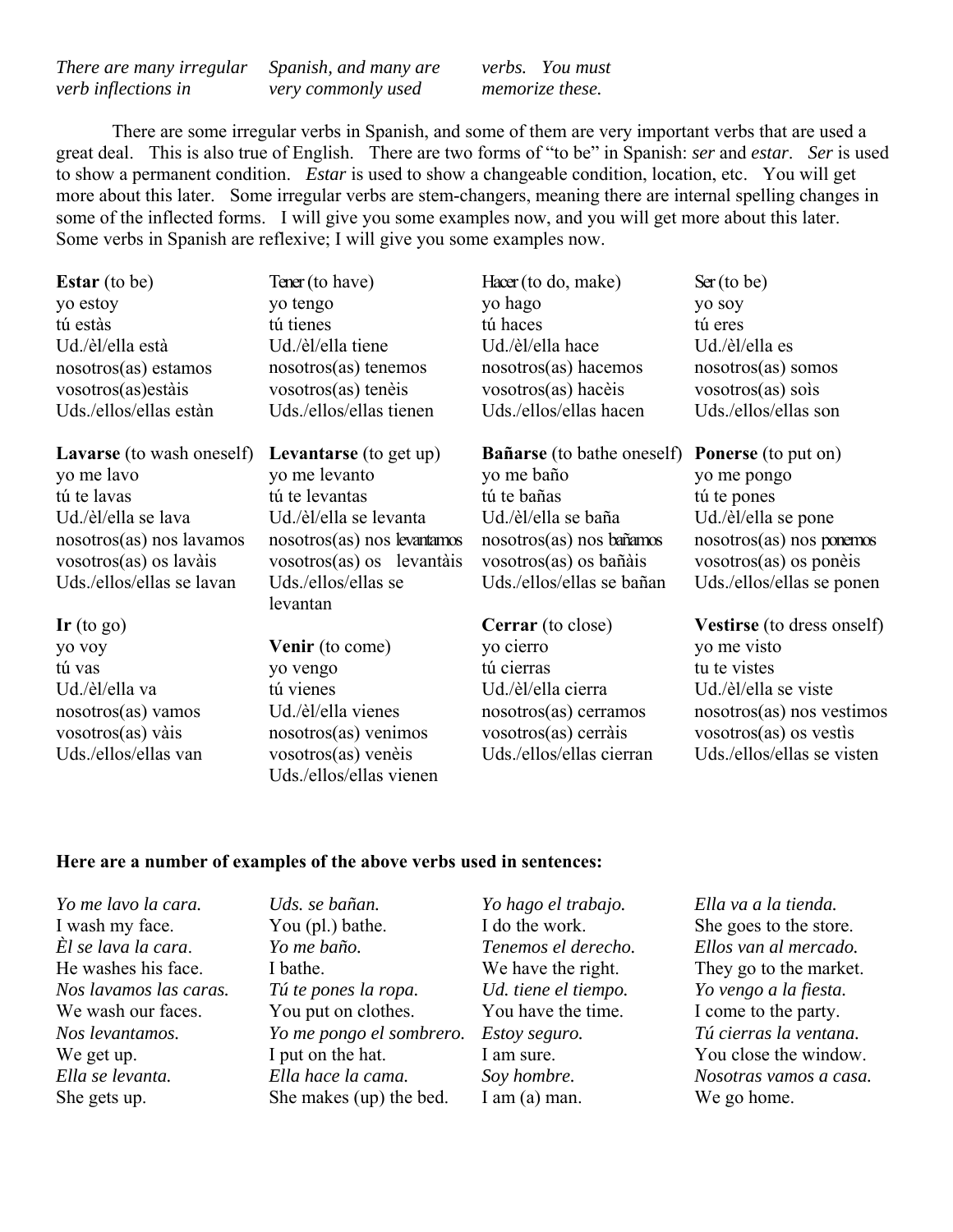| uno                   | etc.   | one           |             |
|-----------------------|--------|---------------|-------------|
| dos                   | millón | two           | one million |
| tres                  |        | three         |             |
| cuatro                |        | four          |             |
| cinco                 |        | five          |             |
| seis                  |        | six           |             |
| siete                 |        | seven         |             |
| ocho                  |        | eight         |             |
| nueve                 |        | nine          |             |
| diez                  |        | ten           |             |
| once                  |        | eleven        |             |
| doce                  |        | twelve        |             |
| trece                 |        | thirteen      |             |
| catorce               |        | fourteen      |             |
| quince                |        | fifteen       |             |
| diecisèis             |        | sixteen       |             |
| diecisiete            |        | seventeen     |             |
| dieciocho             |        | eighteen      |             |
| diecinueve            |        | nineteen      |             |
| veinte                |        | twenty        |             |
| veintiuno             |        | twenty-one    |             |
| veintidós             |        | twenty-two    |             |
| veintitrès            |        | twenty-three  |             |
| veinticuatro          |        | twenty-four   |             |
| veinticinco           |        | twenty-five   |             |
| veintisèis            |        | twenty-six    |             |
| veintisiete           |        | twenty-seven  |             |
| veintiocho            |        | twenty-eight  |             |
| veintinueve           |        | twenty-nine   |             |
| treinta               |        | thirty        |             |
|                       |        | thirty-one    |             |
| treinta y uno<br>etc. |        |               |             |
|                       |        |               |             |
| cuarenta              |        | forty         |             |
| cincuenta             |        | fifty         |             |
| sesenta               |        | sixty         |             |
| setenta<br>ochenta    |        | seventy       |             |
|                       |        | eighty        |             |
| noventa               |        | ninety        |             |
| ciento (cien)         |        | one hundred   |             |
| dos cientos           |        | two hundred   |             |
| etc.                  |        |               |             |
| quinientos            |        | five hundred  |             |
| seiscientos           |        | six hundred   |             |
| setecientos           |        | seven hundred |             |
| ochocientos           |        | eight hundred |             |
| novecientos           |        | nine hundred  |             |
| mil                   |        | one thousand  |             |
| dos mil               |        | two thousand  |             |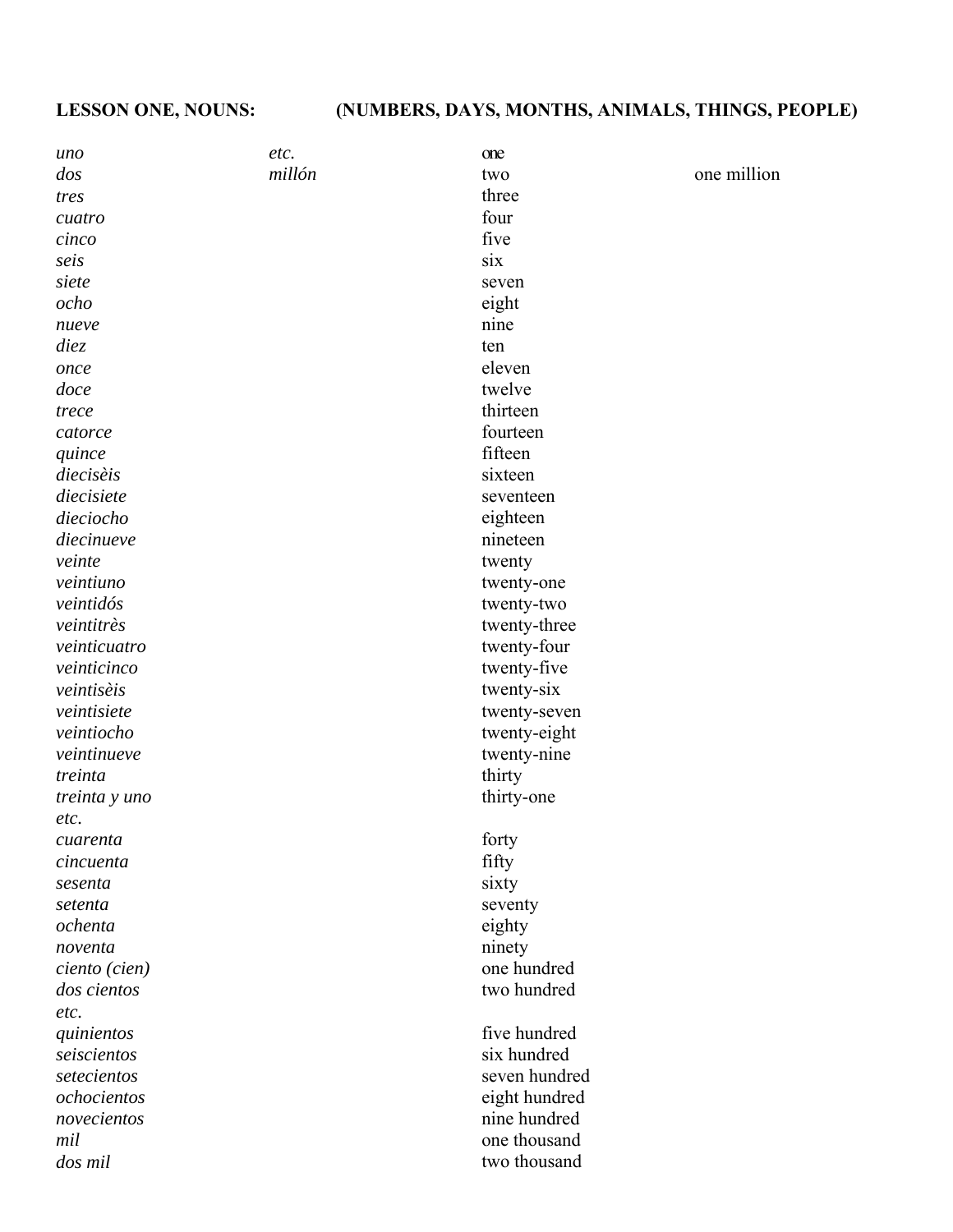*lunes martes mièrcoles jueves viernes sàbado domingo enero febrero marzo abril mayo junio julio agosto septiembre octubre noviembre diciembre el perro el gato el caballo la cabra el conejo la culebra/serpiente el pàjaro el pollo*

*el bombero el cajero el banquero el vendedor el abogado la enfermera el consejero el sacerdote/cura el polìtico el camarero/mozo el dueno/la duena el tìo la tìa el papà la mamà el hermano la hermana el primo/la prima el sobrino/la sobrina el abuelo la abuela el bisabuelo la bisabuela el nieto/la nieta*

*la vaca la mosca el mosquito la casa/el hogar la escuela la puerta la calle el carro el autobús la bicicleta el camiòn el escritorio/pupitre el cajòn el salòn de clase la cafeterìa la escalera el corredor/pasillo el mèdico/doctor el profesor/maestro la policìa el gerente el portero la criada el cocinero el negociante el conductor* 

*el medio hermano la media hermana las sàbanas la bañera el desodorante las uñas el despertador el piso/suelo la alfombra el jabòn el cajòn el lavabo/lavamanos/la bacìa las cortinas el pasillo/corredor la cama la almohada el agua el pelo/cabello la cara la recàmara la mesa el excusado/sanitario el cuarto de baño* 

Monday Tuesday Wednesday Thursday Friday Saturday Sunday January February March April May June July August September **October** November December dog cat horse goat rabbit snake/serpent bird chicken

*la ducha la làmpara las pijamas los dientes el espejo la toalla el peine el cepillo(de dientes) la computadora* fireman cashier banker seller/salesman lawyer nurse counselor priest politician waiter/servant owner uncle aunt father mother

cow fly mosquito house/home school door street car bus bicycle truck/school bus(Mex.) desk locker classroom cafeteria stairs/stairway hall/hallway doctor teacher police manager/director janitor/porter maid cook businessman driver/conductor brother sister cousin nephew/niece grandfather grandmother greatgrandfather greatgrandmother grandson/daughter half-brother half-sister bedsheets bathtub deodorant nails (finger/toe) alarm clock floor/ground carpet soap cash register sink/lavatory curtains hallway bed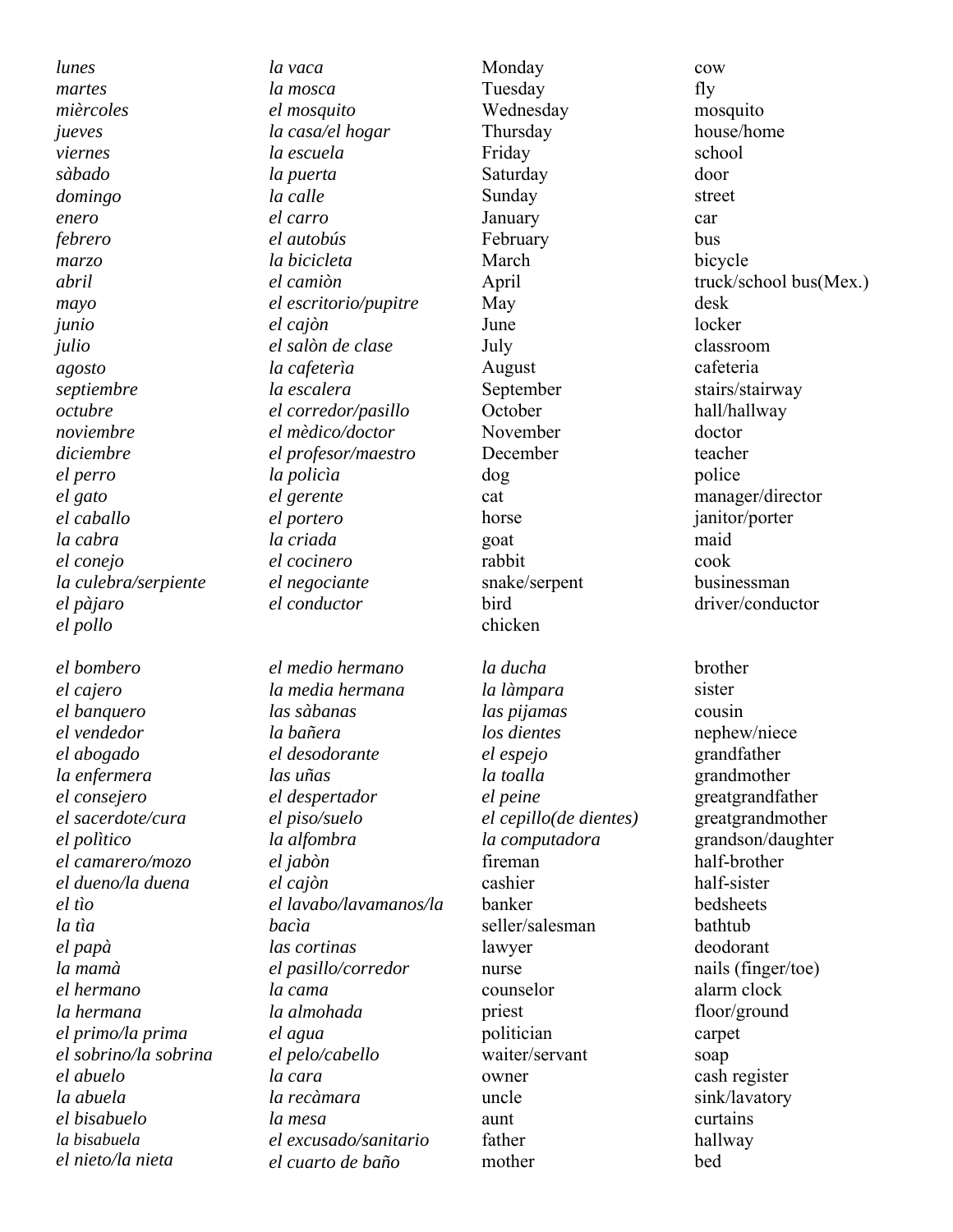pillow water hair face bedroom table restroom/toilet bathroom shower lamp pajamas teeth mirror towel comb brush (toothbrush computer *las manos la puerta la ventana las orejas/los oidos los lentes/anteojos/las gafas la ropa los dientes la casa el libro el hombre la mujer* 

*la muchacha/niña el muchacho/niño la silla/el sillòn el mercado el inglès la acera la palabra la clase la guitarra el gabinete/armario el burò el cielo/techo el techo/techado el estudiante la gramàtica la estaciòn el almuerzo el cajero la fiesta el sombrero el trabajo la tienda el derecho el tiempo la fecha la hora la iglesia la llamada* 

*el ventilador* 

#### *el izquierdo/siniestro*

**Some nouns in Spanish can be either gender. This is accomplished by changing the vowel ending, or sometimes just the article. This is increasingly true in job titles that once were exclusively masculine:** 

*el gerente/la gerente el mèdico/la mèdica el abogado/la abogada el camarero/la camarera*  hands door window ears eyeglasses clothing teeth house book man woman boy

chair market English sidewalk word class guitar cabinet/closet dresser/chest of drawers roof/sky/ceiling roof student grammar station lunch cashier party hat work store/shop right time date hour/time church call (phone call) fan/ventilator left

#### **LESSON ONE: ARTICLES AND ADJECTIVES**

| a, hacia         | to/towards         | rojo            | red        | tarde     | late           |
|------------------|--------------------|-----------------|------------|-----------|----------------|
| de               | of/from            | negro           | black      | feo       | ugly           |
| en               | in/or              | azul            | blue       | bonito    | pretty         |
| por              | for/by             | amarillo        | yellow     | guapo     | handsome       |
| para             | for/towards        | blanco          | white      | hermoso   | beautiful      |
| el, la, los, las | the                | moreno/marròn   | brown/dark | flaco     | skinny         |
| hay              | there is/there are | grís            | gray       | delgado   | slenderslender |
| un, una          | a/an/one           | anaranjado      | orange     | esbelto   | fat            |
| unos,            | some               | verde           | green      | gordo     | nice/kind      |
| unas             | big                | purpùreo        | purple     | simpàtico | friendly       |
| grande, gran     | small/little       | morado          | purple     | amable    | good           |
| pequeño          | low/short          | aureo/dorado    | golden     | bueno     | bad            |
| bajo             | tall/high          | plata/argentina | silver     | mal, malo |                |
| alto             | pink               | temprano        | early      |           |                |
| rosado           |                    |                 |            |           |                |

girl

Remember that adjectives change spelling to match gender and number. Thus, *gordo* can also be *gorda, gordos,* and *gordas*. *Alto* can be *alta, altos*, and *altas*. Adjectives ending in "e" or a consonant change only to show number. Remember also that adjectives usually follow the noun they modify. Articles come before the noun, but they are not always used: *El es bombero*. *Ella es enfermera*. Note that *el* and *la* are not used.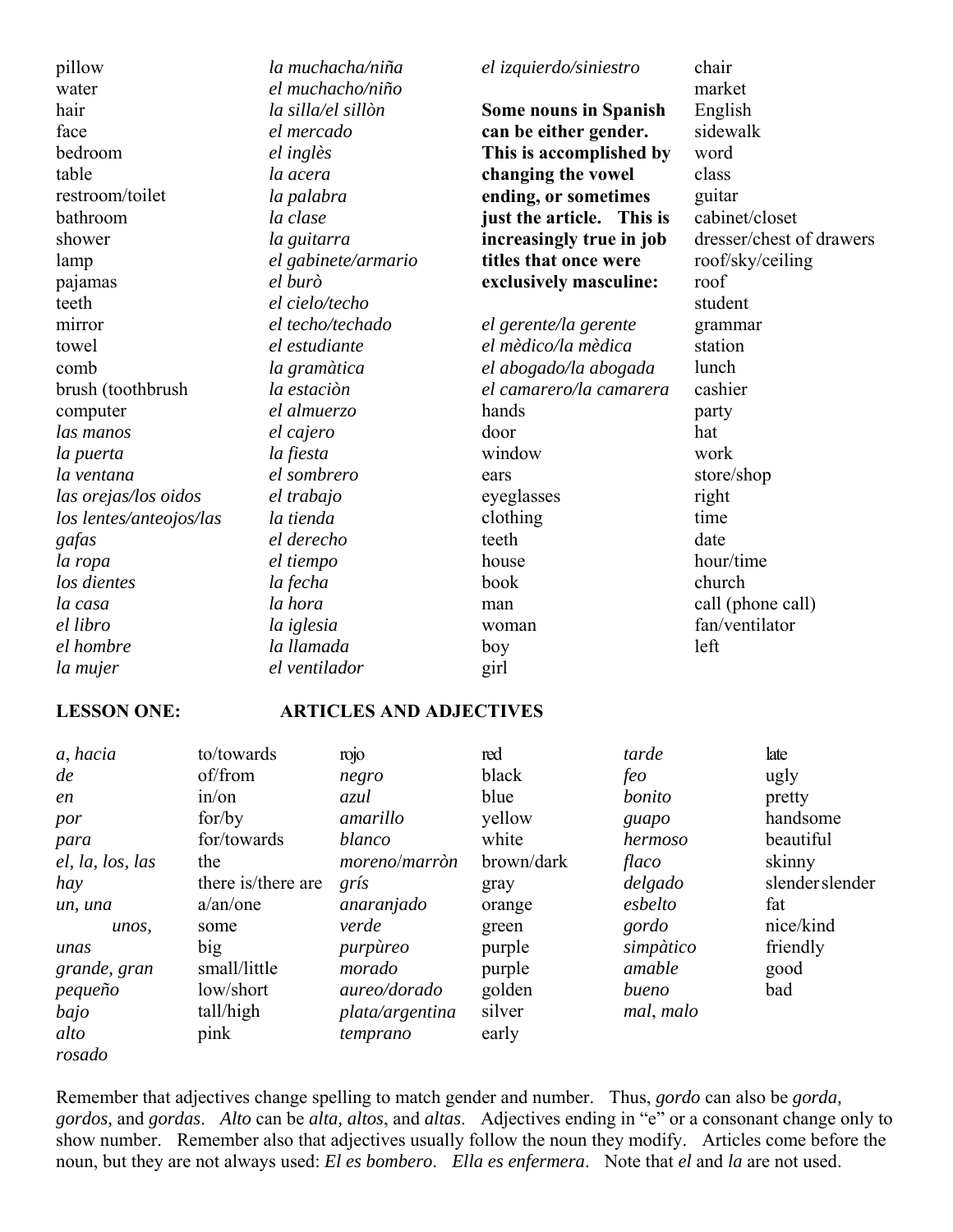## **Examples:**

El niño bajo./Los niños bajos. La niña bonita./Las niñas bonitas. El hombre malo./Los hombres malos

La casa verde./Las casas verdes. El perro gordo./Los perros gordos. El gato pequeño./Los gatos pequeños.

El reloj aureo./Los relojes aureos. La vaca flaca./Las vacas flacas. El niño tarde./Los niños tardes.

#### **LESSON ONE: USEFUL EXPRESSIONS AND PHRASES**

*(Note that Spanish places an upside-down question mark or exclamation mark at the beginning of an interrogative or an exclamatory sentence.)*

| $\angle D$ ónde està?       | Where is?          | $N$ o sè                        | Idon't know          |
|-----------------------------|--------------------|---------------------------------|----------------------|
| $\angle D$ ónde estàn?      | Where are?         | Yo conozco                      | I know (a person)    |
| Hay                         | There is/are       | No importa nada                 | It isn't important.  |
| $No$ hay                    | There isn't/aren't | $\angle Q$ uè es eso?           | What is that?        |
| Me llamo                    | My name is         | $\angle$ <i>Por que?</i>        | Why?                 |
| Tengo que                   | I have to          | Porque                          | Because              |
| $\angle$ Quièn es?          | Who is?            | $\angle Q$ uè hora es?          | What time is it?     |
| Me gusta $(n)$              | I like             | $\lambda A$ dònde vamos?        | Where are we going?  |
| $\sum \delta$ mo te llamas? | What is your name? | $\angle Q$ uè quiere decir eso? | What does that mean? |
| Yo sè                       | I know             | $\angle$ Cuàl es la fecha?      | What is the date?    |

#### **LESSON ONE: MORE USEFUL VERBS** *(I have included the pronouns only for the first verb.)*

| Saber (to know, as in a fact)      |          | <b>Conocer</b> (to know, as a person) | Ver (to see)             |
|------------------------------------|----------|---------------------------------------|--------------------------|
| yо                                 | sè       | conozco                               | veo                      |
| tù                                 | sabes    | conoces                               | ves                      |
| Ud./èl/ella                        | sabe     | conoce                                | ve                       |
| nosotros(as)                       | sabemos  | conocemos                             | vemos                    |
| vosotros(as)                       | sabèis   | conocèis                              | veis                     |
| Uds./ellos/ellas                   | saben    | conocen                               | ven                      |
| <b>Volver</b> (to return, go back) |          | <b>Comprar</b> (to buy)               | <b>Dormir</b> (to sleep) |
| yo                                 | vuelvo   | compro                                | duermo                   |
| tù                                 | vuelves  | compras                               | duermes                  |
| Ud./èl/ella                        | vuelve   | compra                                | duerme                   |
| nosotros(as)                       | volvemos | compramos                             | dormimos                 |
| vosotros(as)                       | volvèis  | compràis                              | dormis                   |
| Uds./ellos/ellas                   | vuelven  | compran                               | duermen                  |
| <b>Mirar</b> (to watch, look at)   |          | <b>Vender</b> (to sell)               | <b>Pensar</b> (to think) |
| miro                               |          | vendo                                 | pienso                   |
| miras                              |          | vendes                                | piensas                  |
| mira                               |          | vende                                 | piensa                   |
| miramos                            |          | vendemos                              | pensamos                 |
| miràis                             |          | vendèis                               | pensais                  |
| miran                              |          | venden                                | piensan                  |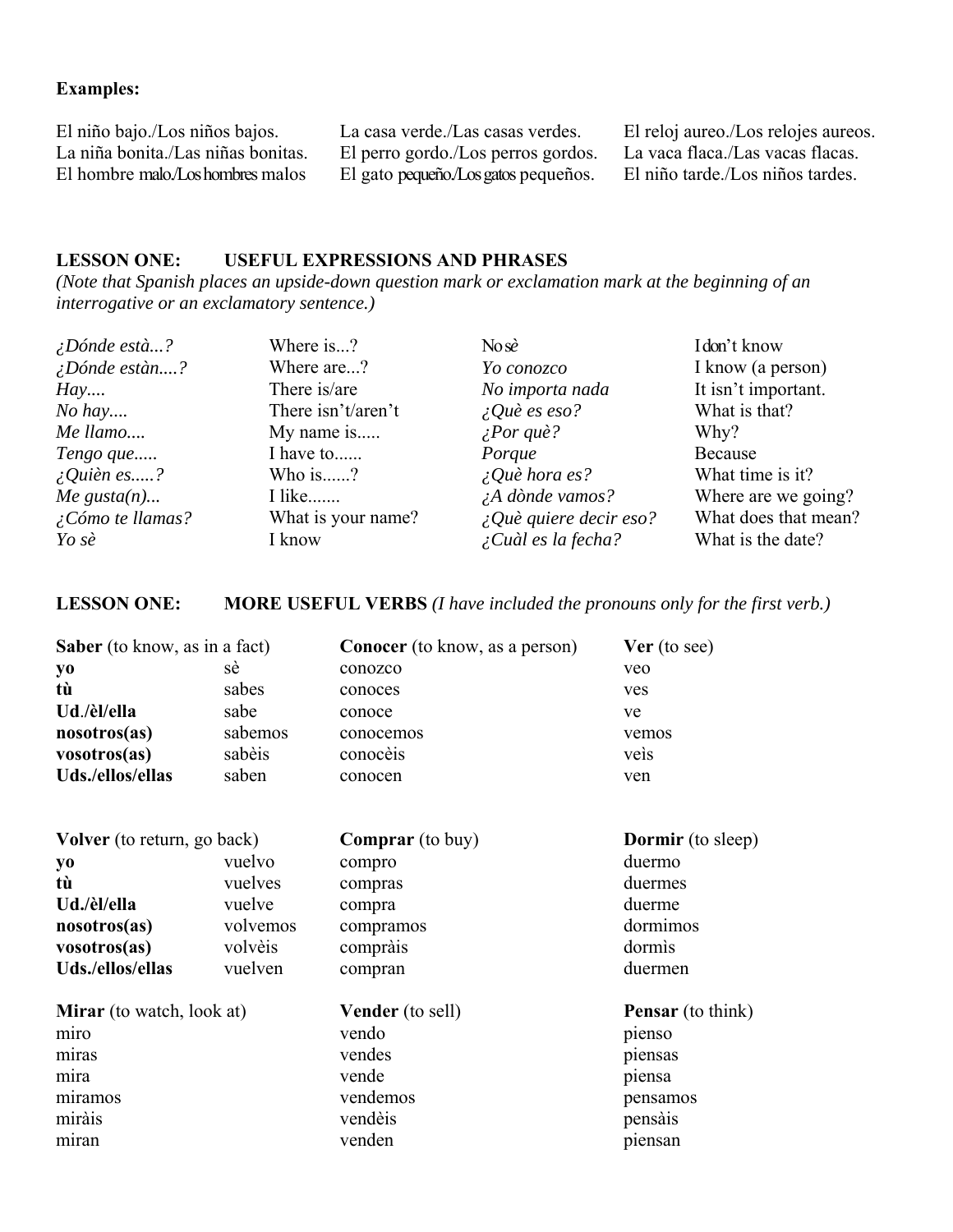Gustarse (to like, be pleased by) gusta

gustan *"I like" in English is expressed as "it pleases me" or "they please me". There are only two forms of gustarse, preceeded by the reflexive pronouns.*

**Querer** (to want) quiero quieres quiere queremos querèis quieren

**Hablar** (to talk) hablo hablas habla hablamos hablàis hablan

**Tomar** (to take) tomo tomas toma tomamos tomàis toman

**Beber** (to drink) bebo bebes bebe bebemos bebèis beben

**Limpiar** (to clean) **yo** limpio **tù** limpias **Ud./èl/ella** limpia **nosotros(as)** limpiamos **vosotros(as)** limpiàis **Uds./ellos/ellas** limpian

**Buscar** (to look for) busco buscas

**Escribir** (to write) escribo escribes escribe escribimos escribìs escriben

**Dar** (to give) doy das da damos daìs dan

**Entender** (to understand) entiendo entiendes entiende entendemos entendèis entienden

**Aprender** (to learn) apriendo apriendes apriende aprendemos aprendèis aprienden

**Llenar** (to fill) lleno llenas llena llenamos llenàis llenan

buscan buscamos buscàis buscan **Prender** (to turn/switch on) prendo prendes prende

prendemos prendèis

**Llegar** (to arrive) llego llegas llega llegamos llegàis llegan

**Leer** (to read) leo lees lee leemos leèis leen

**Enviar** (to send) envìo envìas envìa envìamos envàis envìan

**Abrir** (to open) abro abres abre abrimos abrìs abren

**Sentarse** (to sit down) me siento te sientas se sienta nos sentamos os sentàis se sientan

prenden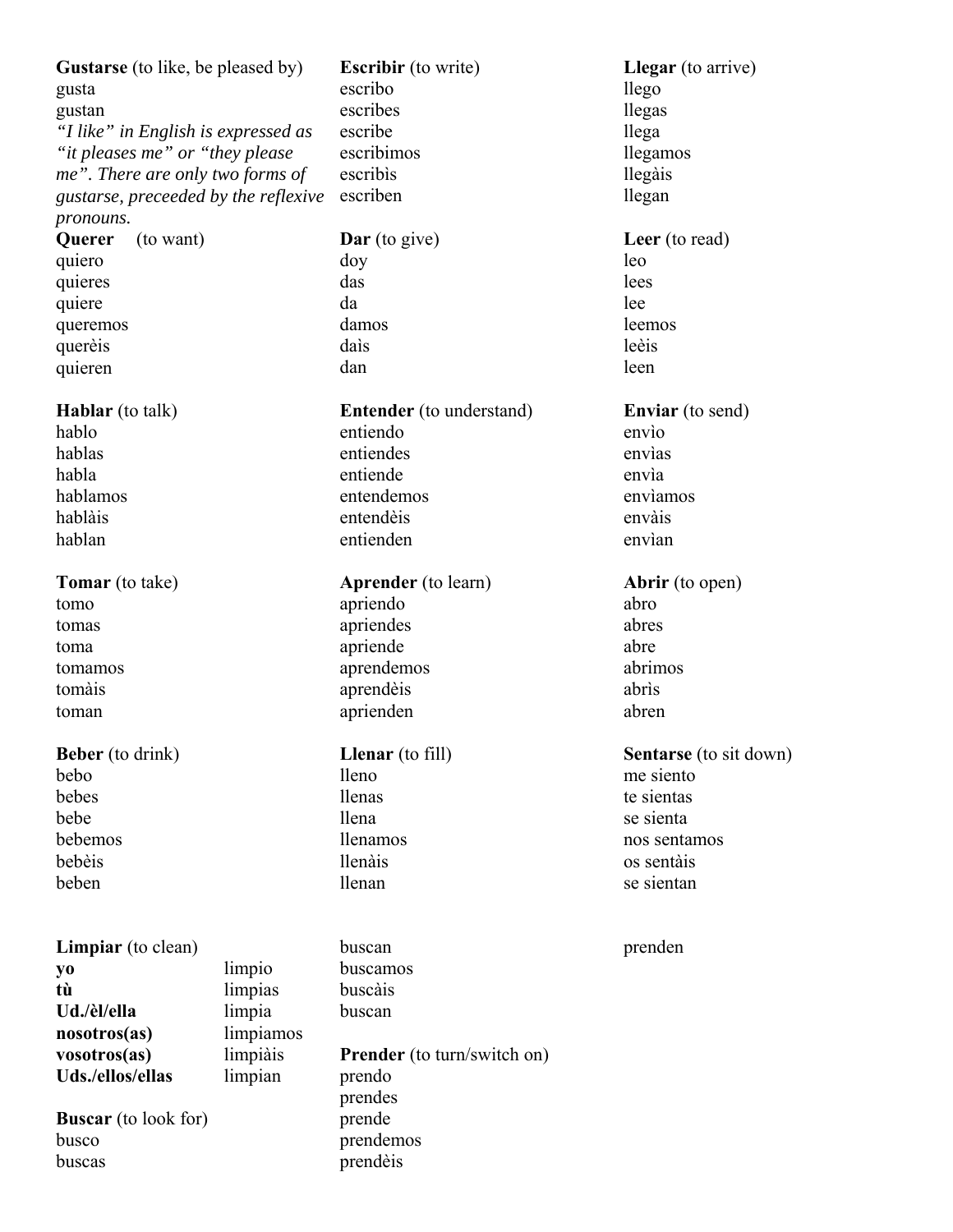Estudiar (to study) estudio estudias estudia estudiamos estudiàis estudian

## Sacar (to get, obtain) saco sacas saca sacamos sacàis sacan

## **Quedarse** (tostay, to remain)

me quedo te quedas se queda nos quedamos os quedàis se quedan

## **Trabajar** (to work)

trabajo trabajas trabaja trabajamos trabajàis trabajan

# **Apagar** (to turn/switch off)

apago apagas apaga apagamos apagàis apagan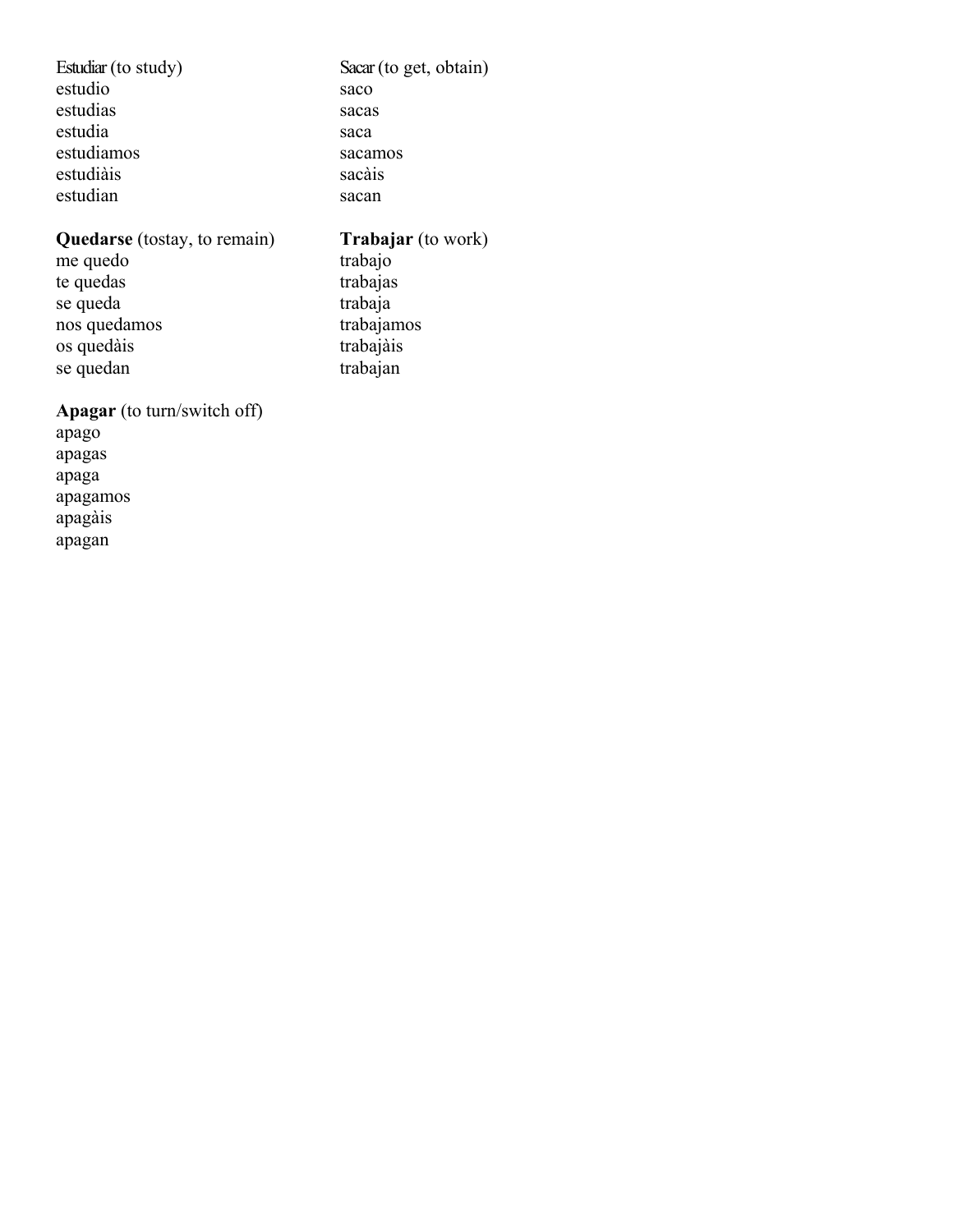#### **LESSON ONE: VOCABULARY (NOUNS: NAMES FOR THINGS)**

*Directions: Match the words in Spanish to their meanings in English by writing the letter of the meaning in front of the word in Spanish. Then, in the blank after the word in Spanish, write the word in the plural form if the word given is singular and in the singular if the word given is plural; I've done a few for you:*

| 01.       | las sàbanas <i>la sàbana</i> <b>chuidh</b>                                                                            |
|-----------|-----------------------------------------------------------------------------------------------------------------------|
| 02.       | la cama del <u>las camas</u>                                                                                          |
| 03.       | la recàmara                                                                                                           |
| 04.       | las cortinas                                                                                                          |
| 05.       | la mesa                                                                                                               |
| 06.       |                                                                                                                       |
| 07.       | el cuarto de baño                                                                                                     |
| 08.       |                                                                                                                       |
| 09.       |                                                                                                                       |
| 10.       | la ducha de la contra de la contra de la contra de la contra de la contra de la contra de la contra de la contra      |
| 11.       |                                                                                                                       |
| 12.       |                                                                                                                       |
| 13.       | el piso<br>el despertador los despertadores                                                                           |
| 14.       | la almohada                                                                                                           |
| 15.       |                                                                                                                       |
| 16.       | $\log$ dientes                                                                                                        |
| 17.       | la cara<br><u> 1990 - Johann Barbara, martin a</u>                                                                    |
| 18.       | la bacía/el lavabo/lavamanos________                                                                                  |
| 19.       |                                                                                                                       |
| 20.       | $\begin{tabular}{ c c c } \hline a\,\, to\,\, & \,\, & \,\, & \,\, \\ \hline \end{tabular}$                           |
| 21.       |                                                                                                                       |
| 22.       | la bañera                                                                                                             |
| 23.       |                                                                                                                       |
| 24.       |                                                                                                                       |
| 25.       | el cepillo de dientes                                                                                                 |
| 26.       | $\frac{1}{2}$ as manos                                                                                                |
| 27.       | la puerta<br><u> 1989 - Johann Barbara, martxa amerikan personal (</u>                                                |
| 28.       | la colcha de cama                                                                                                     |
| 29.       | la ventana<br>$\qquad \qquad$                                                                                         |
| 30.       | $el$ pelo $\frac{1}{2}$                                                                                               |
| 31.       |                                                                                                                       |
| 32.       |                                                                                                                       |
| 33.       | el desodorante                                                                                                        |
| <b>BT</b> | $\mathbf{I}$ , $\mathbf{I}$ , $\mathbf{I}$ , $\mathbf{I}$ , $\mathbf{I}$ , $\mathbf{C}$ , $\mathbf{H}$ , $\mathbf{C}$ |

**Note:** *el* **becomes** *los***;** *la* **becomes** *las***; for #s7&28 only the first word and second words pluralize.**

- a. The bathtub
- b. The curtains
- c. The sheets
- d. The hair
- e. The pajamas
- f. The shower
- g. The water
- h. The bathroom
- i. The brush
- j. The towel
- k. The face
- l. The lamp
- m. The bed
- n. The pillow
- o. The table
- p. The toilet
- q. The carpet/rug
- r. The bedroom
- s. The fingernails
- t. The deodorant
- u. The ears
- v. The window
- w. The bedspread
- x. The alarm clock
- y. The mirror
- z. The sink (basin)
- aa. The floor
- bb. The door
- cc. The hands
- dd. The toothbrush
- ee. The comb
- ff. The teeth
- gg. The soap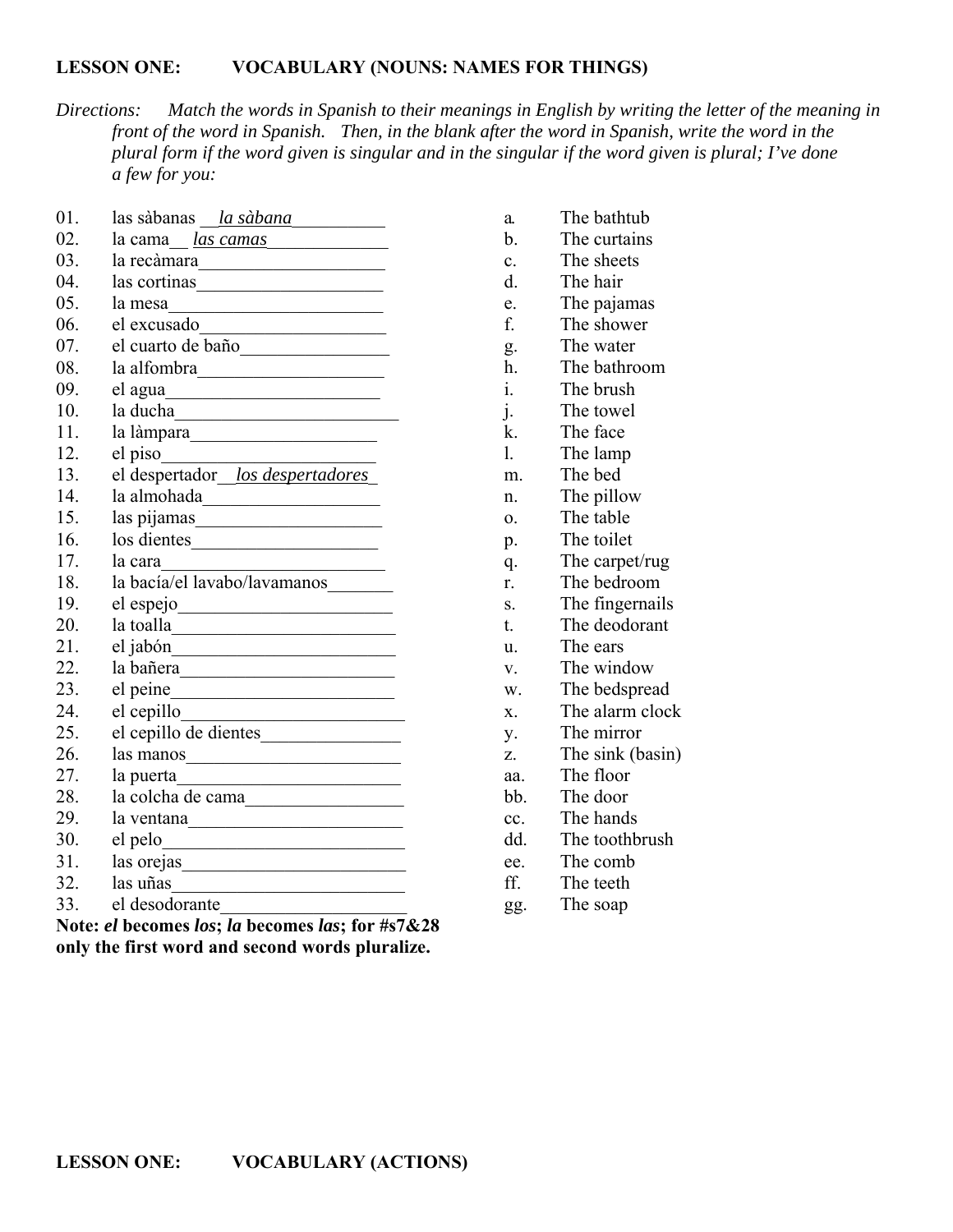*Directions: Match the verbal expressions with their meanings by writing the letter of the meaning in front of the verbal expression in Spanish:* 

| 01.         | Levantarse                                 |
|-------------|--------------------------------------------|
| 02.         | Bañarse (en la bañera)                     |
| 03.         | Lavarse las manos                          |
| 04.         | Lavarse la cara                            |
| 05.         | Lavarse el pelo                            |
| 06.         | Usar el excusado/sanitario                 |
| 07.         | Peinarse (arreglarse) (cepillarse) el pelo |
| 08.         | Cepillarse los dientes                     |
| 09.         | Mirar en el espejo                         |
| 10.         | Quitarse de las pijamas                    |
| 11.         | Hacer (arreglar) la cama                   |
| 12.         | Ir al cuarto de baño                       |
| 13.         | Abrir/cerrar la puerta/la ventana          |
| 14.         | Limpiarse las orejas                       |
| 15.         | Secarse con toalla                         |
| 16.         | Commutar/prender/encender la làmpara       |
| 17.         | Ponerse el desodorante                     |
| 18.         | Cortarse las uñas                          |
| 19.         | Hacer cesar (apagar) el despertador        |
| 20.         | Llenar la bacía/el lavabo/lavamanos        |
| 21.         | Bañarse en ducha                           |
| 22.         | Tener que $(+$ infinitive)                 |
| 23.         | Gustarse                                   |
| 24.         | Ponerse los lentes/anteojos/las gafas      |
| 25.         | Vestirse/ponerse la ropa                   |
| Directions: | Write the following sentences in Spanish:  |
| 01.         | She dries herself with a towel.            |
| 02.         | I put on my glasses.                       |

- 03. We bathe in a bathtub.
- 04. He washes his face.
- 05. You (familiar) put on your clothes.

 $\mathcal{L}_\text{max}$  and  $\mathcal{L}_\text{max}$  and  $\mathcal{L}_\text{max}$  and  $\mathcal{L}_\text{max}$ 

- 06. They use the toilet.
- $\overline{07}$ . I get up (get out of bed, arise).
- 08. She cleans her ears.
- a. To put on glasses
- b. To get up (arise) (get out of bed)
- c. To put on deodorant
- d. To open/shut the door/the window
- e. To turn off the alarm clock
- f. To like (to be pleased by)
- g. To take a bath in the bathtub
- h. To look in the mirror
- I. To take off the pajamas
- To comb/arrange/brush the hair
- k. To cut the fingernails
- l. To have to
- m. To go into the bathroom
- n. To wash/shampoo the hair
- o. To dry with a towel
- p. To make (up) the bed
- q. To wash the hands
- r. To fill the sink (basin)
- s. To get dressed/To put on clothes
- t. To use the toilet
- u. To brush the teeth
- v. To turn on the lamp
- w. To wash the face
- x. To take a shower
- y. To clean the ears
- 09. He fills the sink. 10. They go into the bathroom. 11. She combs her hair. \_\_\_\_\_\_\_\_\_\_\_\_\_\_\_\_\_\_\_\_\_\_\_\_\_\_\_\_\_\_\_\_\_\_\_\_\_\_\_\_\_\_ 12. I put on deodorant. 13. You (formal) make up the bed. 14. We brush our teeth. 15. They close the door. 16. He shuts off the alarm clock.  $\mathcal{L}_\text{max}$  and  $\mathcal{L}_\text{max}$  and  $\mathcal{L}_\text{max}$  and  $\mathcal{L}_\text{max}$

 $\mathcal{L}_\text{max}$  and  $\mathcal{L}_\text{max}$  and  $\mathcal{L}_\text{max}$  and  $\mathcal{L}_\text{max}$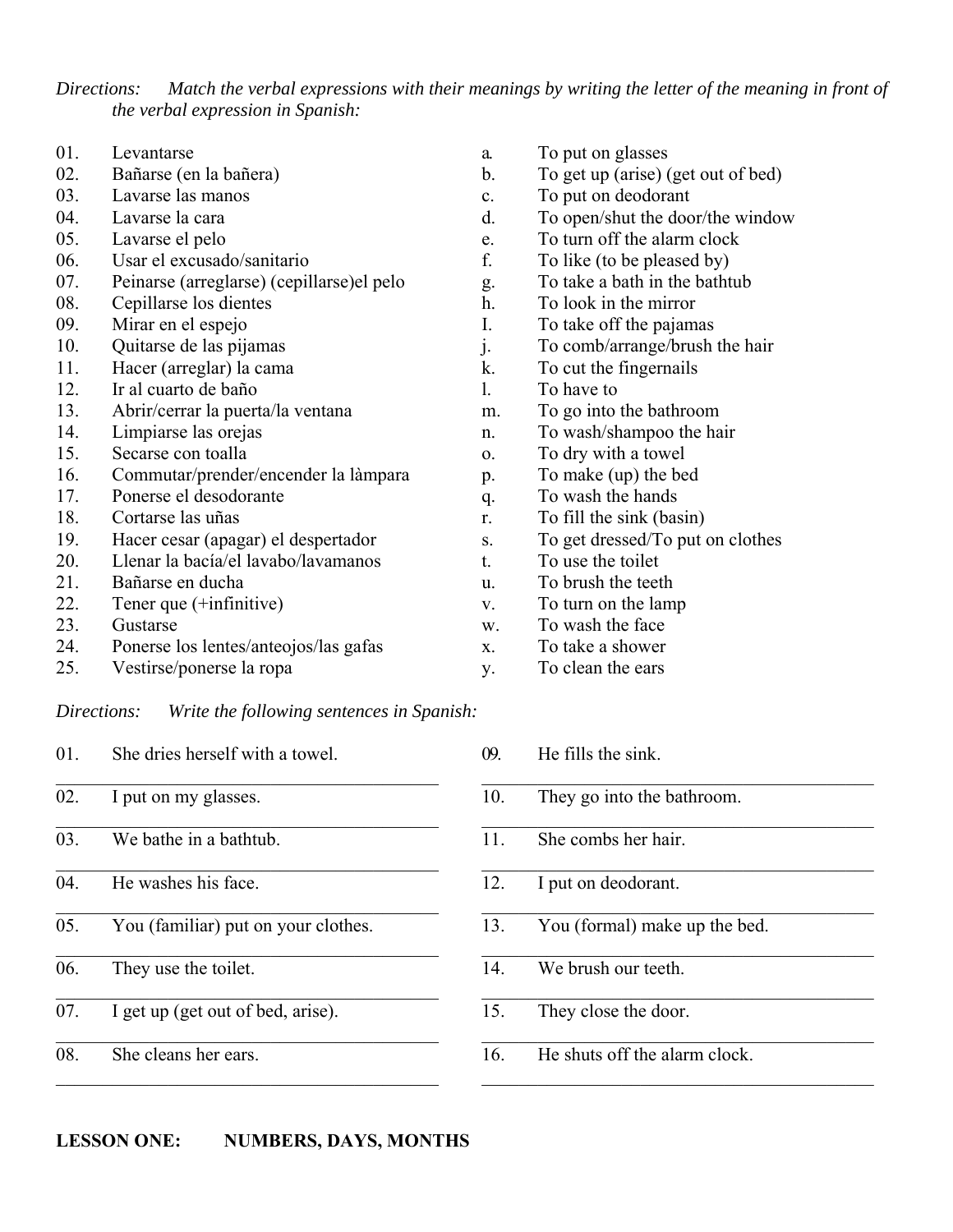*Directions: Match the meanings to the Spanish words by writing the letter of the meaning in front of the Spanish:*

| 01. | Veintiuno        | a.            | Nine           | 01. | Yo            | a.  | Counselor        |
|-----|------------------|---------------|----------------|-----|---------------|-----|------------------|
| 02. | enero            | $\mathbf b$ . | Twenty-one     | 02. | Nosotros(as)  | b.  | He               |
| 03. | mièrcoles        | c.            | Two thousand   | 03. | La casa       | c.  | You (familiar)   |
| 04. | Doce             | d.            | Seven          | 04. | El profesor   | d.  | We               |
| 05. | Once             | e.            | Ten            | 05. | De            | e.  | <b>Beautiful</b> |
| 06. | Quinientos       | f.            | Monday         | 06. | Uds.          | f.  | Director/manager |
| 07. | Dos mil          | g.            | July           | 07. | Ellos         | g.  | Cook             |
| 08. | sàbado           | h.            | Twelve         | 08. | El consejero  | h.  | House            |
| 09. | jueves           | I.            | Wednesday      | 09. | El cocinero   | I.  | Sister           |
| 10. | septiembre       | j.            | January        | 10. | La policia    | j.  | They             |
| 11. | Siete            | k.            | Thirty         | 11. | È1            | k.  | She              |
| 12. | Nueve            | 1.            | One            | 12. | Tù            | 1.  | Uncle            |
| 13. | Millòn           | m.            | Eight thousand | 13. | Simpàtico     | m.  | Early            |
| 14. | Uno              | n.            | October        | 14. | Bajo          | n.  | Cashier          |
| 15. | Catorce          | 0.            | February       | 15. | El banquero   | 0.  | Slender          |
| 16. | Tres cientos     | p.            | Three hundred  | 16. | La enfermera  | p.  | Golden           |
| 17. | julio            | q.            | Eleven         | 17. | En            | q.  | Low/short        |
| 18. | agosto           | r.            | Thursday       | 18. | Para          | r.  | Banker           |
| 19. | lunes            | S.            | August         | 19. | Pequeño $(a)$ | S.  | Some             |
| 20. | Treinta          | t.            | Five hundred   | 20. | El cajero     | t.  | Nice/kind        |
| 21. | Cuarenta y cinco | u.            | Forty-five     | 21. | Ella          | u.  | Blue             |
| 22. | Ocho mil         | V.            | Fourteen       | 22. | La hermana    | V.  | Nurse            |
| 23. | febrero          | W.            | Million        | 23. | El tio        | W.  | Grandmother      |
| 24. | octubre          | X.            | Saturday       | 24. | Delgado(a)    | X.  | <b>Small</b>     |
| 25. | Diez             | y.            | September      | 25. | Azul          | y.  | For              |
| 26. | Setenta          | Z.            | Twenty-six     | 26. | Temprano      | Z.  | I                |
| 27. | Cuatro cientos   | aa.           | Five           | 27. | El gerente    | Aa. | In/on            |
| 28. | martes           | bb.           | Sunday         | 28. | El vendedor   | bb. | Policeman        |
| 29. | domingo          | cc.           | Eight          | 29. | Aureo/dorado  | cc. | From/of          |
| 30. | Cinco            | dd.           | March          | 30. | Unos/unas     | dd. | Salesman         |
| 31. | marzo            | ee.           | Seventy        | 31. | El mèdico     | ee. | Teacher          |
| 32. | Ocho             | ff.           | Four hundred   | 32. | La abuela     | ff. | You (plural)     |
| 33. | Veintisèis       | gg.           | Tuesday        | 33. | Hermoso(a)    | gg. | Doctor           |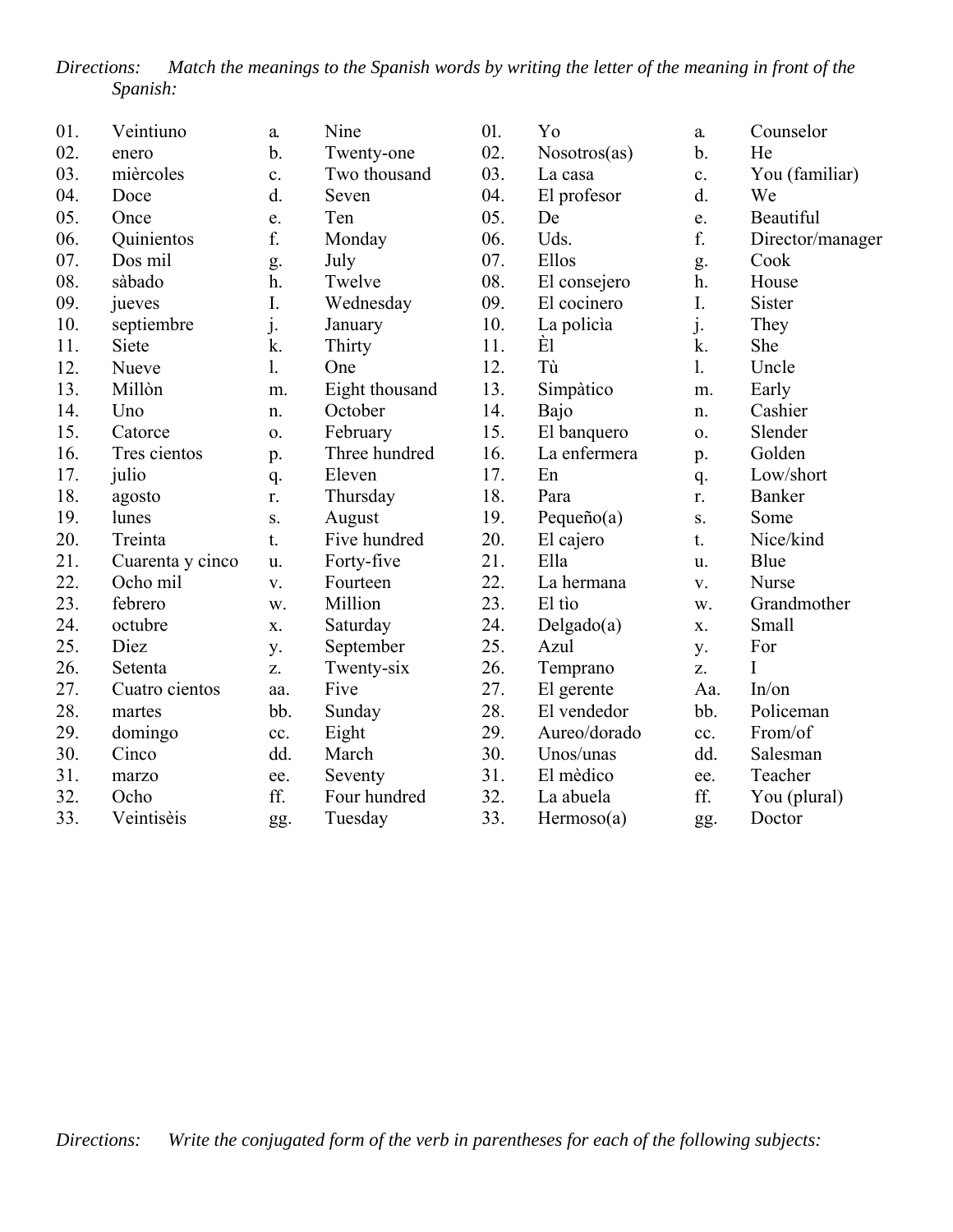| 01. | Yo (secarse)     | 11. | Ella (venir)      |
|-----|------------------|-----|-------------------|
| 02. | El (levantarse)  | 12. | Yo (bañarse)      |
| 03. | Ella (andar)     | 13. | Tú (ponerse)      |
| 04. | Nosotros (subir) | 14. | Ellas (vestirse)  |
| 05. | Nosotros (comer) | 15. | $\text{Yo}$ (ser) |
| 06. | Yo (estar)       | 16. | Nosotros (ir)     |
| 07. | $Ellos$ (ser)    | 17. | $E1$ (cerrar)     |
| 08. | Ud. (Lavarse)    | 18. | Nosotros (estar)  |
| 09. | Tú (tener)       | 19. | Ella (hacer)      |
| 10. | Nosotras (hacer) | 20. | Ellos (cepillar)  |

| 01. | The red book      | 11. | The pink school    |
|-----|-------------------|-----|--------------------|
|     | pl.               |     | pl.                |
| 02. | A green chair     | 12. | The slender sister |
|     | pl.               |     | pl.                |
| 03. | A small house     | 13. | An early driver    |
|     | pl.               |     | pl.                |
| 04. | A thin girl       | 14. | A tall policeman   |
|     | pl.               |     | pl.                |
| 05. | The fat cow       | 15. | The good street    |
|     | pl.               |     | pl.                |
| 06. | The small cat     | 16. | The nice waiter    |
|     | pl.               |     | pl.                |
| 07. | An ugly man       | 17. | A friendly dog     |
|     | pl.               |     | pl.                |
| 08. | The white sheet   | 18. | The bad cousin     |
|     | pl.               |     | pl.                |
| 09. | A beautiful woman | 19. | A late teacher     |
|     | pl.               |     | pl.                |
| 10. | A large mosquito  | 20. | The brown rabbit   |
|     | pl.               |     | pl.                |

*Directions: Translate and write the following in English:*

 Es mièrcoles. Es temprano. El despertador toca. El despertador està en una mesa pequeña. Yo apago el despertador. Prendo la làmpara. Yo me levanto y voy al cuarto de baño. Uso el excusado. Me lavo las manos y la cara. Abro las cortinas y la ventana en el cuarto de baño. Yo me quito de mis pijamas. Lleno la bañera y me baño. Me lavo el pelo. Me seco con toalla y me peino el pelo. Me cepillo los dientes. Miro en el espejo. Me pongo desodorante. En la recàmara hago la cama. Tengo sàbanas blancas y colcha de cama azul. Hay dos almohadas grandes. La alfombra en la recàmara es de color verde. En el cuarto de baño no hay alfombra. Me pongo los lentes (anteojos). Me visto.

#### *Directions: Translate and write in English:*

 Yo soy muchacho. Vivo en una casa con mi familia: mi papà, mi mamà, mi hermano, mi hermana, y mi abuela. A veces mis tìos , mis primos, y mis sobrinos nos visitan. Tengo familia grande. Mi tìo es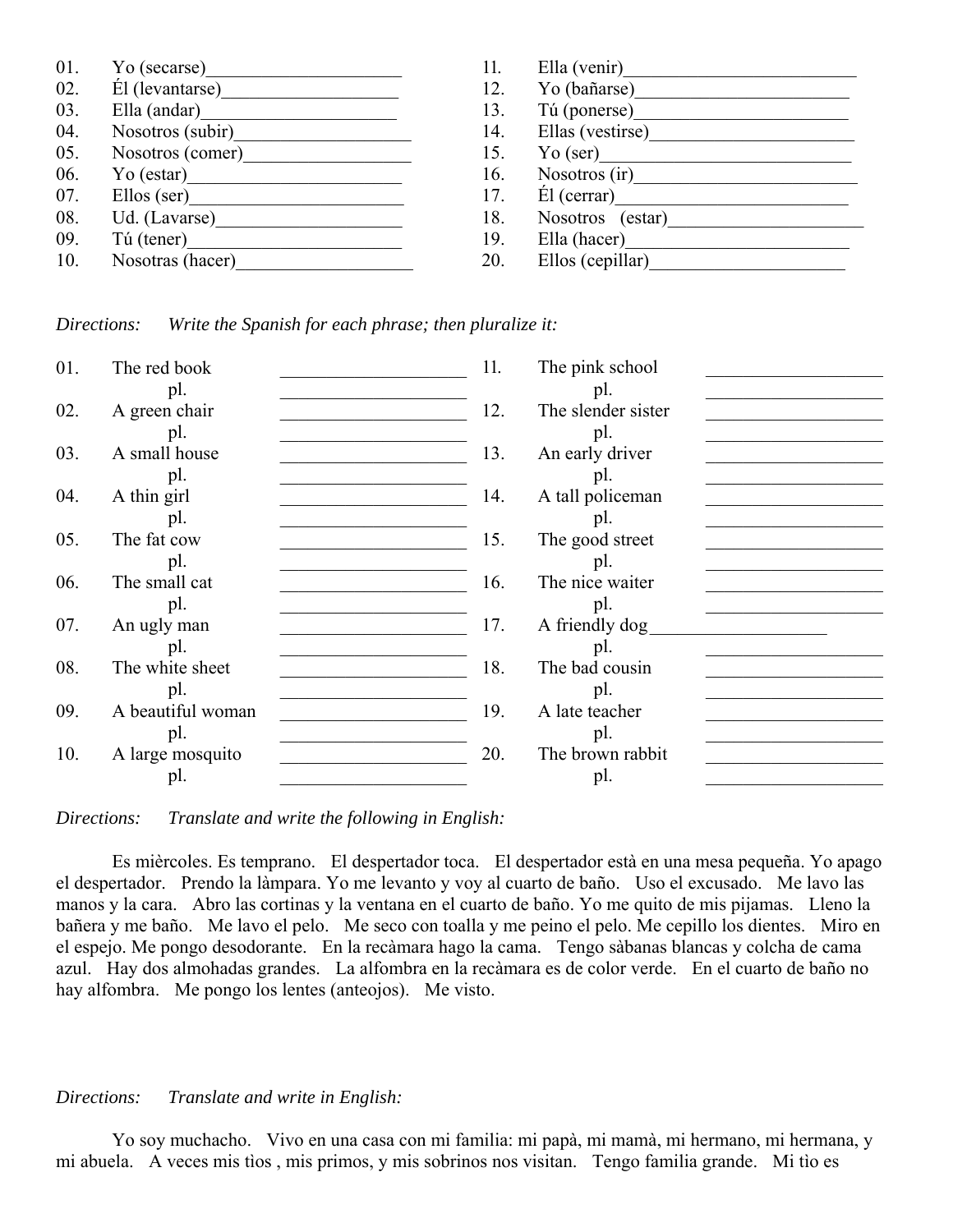policìa; mi tìa es enfermera; mi primo es bombero; mi abuelo es gerente de una companìa; mi mamà es profesora; y mi papà es abogado.Tambien tengo un gato anaranjado, un perro negro, y una culebra marròn.

 En mi recàmara hay una cama con sàbanas blancas y con una colcha de cama azul. Hay dos almohadas grandes. Al lado de la cama, hay una mesa. En la mesa hay una làmpara y un despertador. Tengo un escritorio y una silla. La alfombra de mi recàmara es verde. Hay dos ventanas y una puerta. En el cielo hay un ventilador. Hay un armario donde està mi ropa. Tambien hay un burò donde està màs de mi ropa.

 A mi me gusta leer. Tengo muchos libros. Me gusta jugar en la computadora. Tambien miro los programas en la televisiòn. A veces estudio mis lecciones de escuela. De vez en cuando hago y recibo llamadas por telèfono.

| <i>al lado de</i> (to the side of)                                  | el ventilador (fan)     | <i>el cielo(techo)</i> (ceiling)            |
|---------------------------------------------------------------------|-------------------------|---------------------------------------------|
| <i>el armario(la guardarropa)</i> (closet) <i>el burò</i> (dresser) |                         | <i>la ropa</i> (clothing)                   |
| <i>la casa</i> (house)                                              | <i>con</i> (with)       | <i>a veces</i> (sometimes)                  |
| <i>recibir</i> (to receive)                                         | <i>llamadas</i> (calls) | <i>de vez en cuando</i> (from time to time) |

*Directions: Translate and write in English:*

 Yo soy muchacha delgada y bonita. Soy estudiante. Tengo que ir a la escuela desde lunes hasta viernes cada semana. Cuando salgo de la casa, ando por la calle a la estaciòn del autobùs. Voy por autobùs a la escuela. Veo muchas casas, un mercado, muchos carros y camiones, y una iglesia durante el viaje. Hablo con mis amigos.

 Llego a la escuela a las ocho de la mañana. Ando por la acera hasta la puerta de la escuela. Entro por la puerta y ando por el corredor al salòn de clase. Allì veo a mi profesora. Es una señora simpàtica. Me gusta la profesora. Estudio las matemàticas durante una hora. Desde allì, voy a mi clase de mùsica. Toco la guitarra.

 Despuès de mi clase de mùsica, tomo el almuerzo en la cafeterìa. Me gusta la comida que sirven las cocineras. Otra vez hablo con mis amigos. Hablamos de nuestras clases, de los muchachos, y de lo que vemos en el televisor.

 Son las doce de la tarde cuando empieza mi clase de inglès. Me gusta el profesor. Es señor alto y guapo. Tengo que estudiar mucho porque la clase es difìcil. Escribimos mucho en la clase. Estudiamos la gramàtica y el vocabulario.

| <i>estudiante</i> (student)   | <i>tengo que</i> (I have to) | <i>desde</i> (from)          | <i>hasta</i> (until)       |
|-------------------------------|------------------------------|------------------------------|----------------------------|
| <i>cada</i> (each)            | <i>cuando</i> (when)         | <i>la estación</i> (station) | <i>la acera</i> (sidewalk) |
| <i>alli</i> (there)           | <i>durante</i> (during)      | el almuerzo (lunch)          | <i>dificil</i> (difficult) |
| <i>la gramàtica</i> (grammar) |                              |                              |                            |

*Directions: Write a paragraph in Spanish of at least ten sentences and sixty words. Use vocabulary included in this lesson. Demonstrate an understanding of subject/verb agreement, gender/number agreement, etc. Do not copy or paraphrase mine.* 

*Directions: Change each sentence so that the verb matches the subject given in parentheses; make any other necessary changes in agreement:*

- 01. El profesor alto llega a la escuela. (profesoras)
- 02. El carro azul està el la calle. (carros)